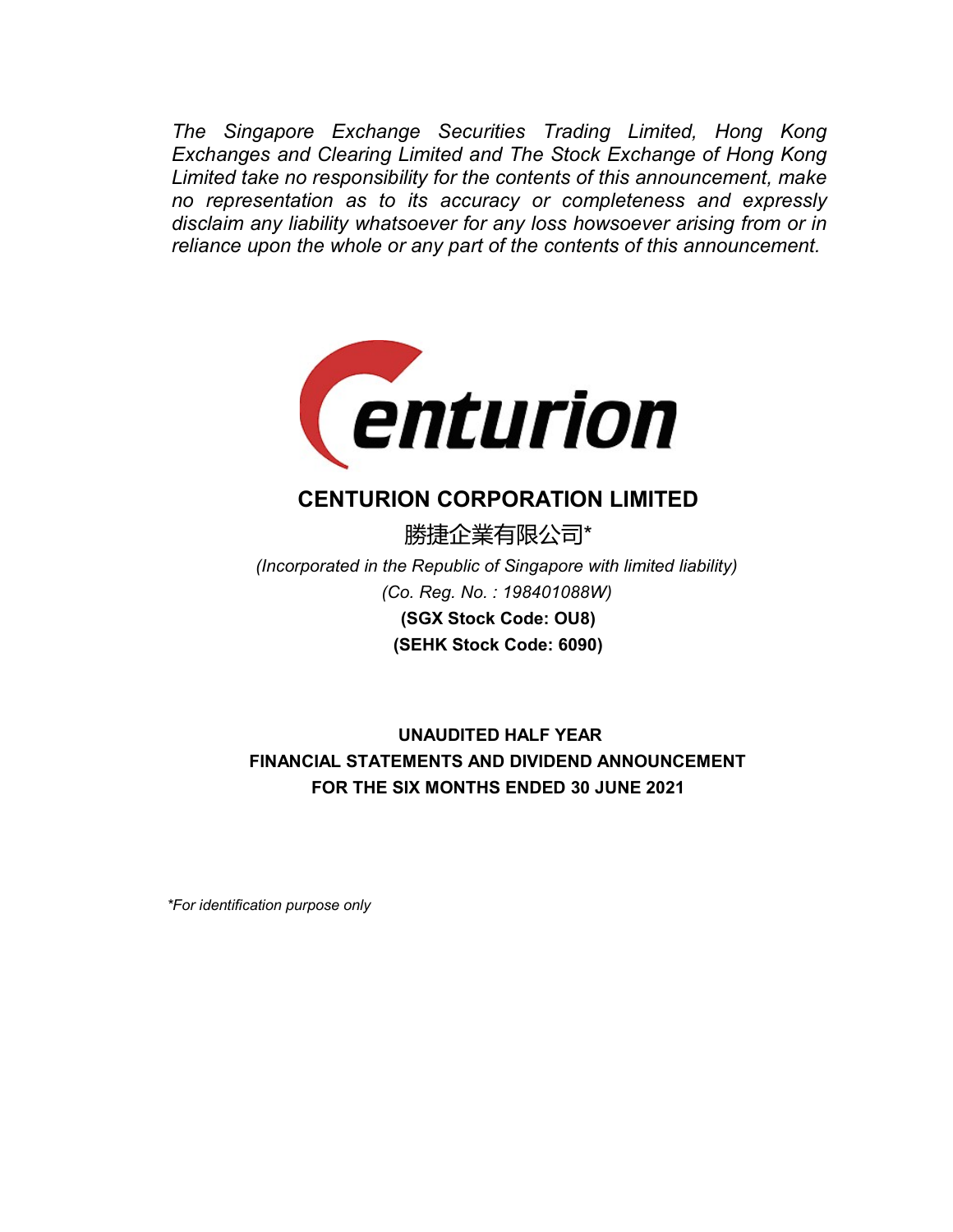# Unaudited Half Year Financial Statements and Dividend Announcement

# For the Six Months Ended 30 June 2021

Unaudited Half Year Financial Statements and Dividend Announcement<br>
For the Six Months Ended 30 June 2021<br>
The board (the "Board") of directors (the "Directors") of Centurion Corporation Limited ("Centurion" or the "Compan Unaudited Half Year Financial Statements and Dividend Announcement<br>
For the Six Months Ended 30 June 2021<br>
The board (the "Board") of directors (the "Cinctors") of Centurion Corporation Limited ("Centurion" or the "Company Unaudited Half Year Financial Statements and Dividend Announcement<br>
For the Six Months Ended 30 June 2021<br>
The board (the "Board") of directors (the "Directors") of Centurion Corporation Limited ("Centurion" or the "Compan Unaudited Half Year Financial Statements and Dividend Announcement<br>
For the Six Months Ended 30 June 2021<br>
The board (the "Board") of directors (the "Directors") of Centurion Corporation Limited ("Centurion" or the "Compan

# 1 Condensed Interim Consolidated Income Statement

|                                                                              | Group     |        |  |
|------------------------------------------------------------------------------|-----------|--------|--|
| 1H 2021                                                                      | 1H 2020   | Change |  |
| \$'000                                                                       | \$'000    | ℅      |  |
| Revenue<br>64,727                                                            | 66.590    | (3)    |  |
| Cost of sales<br>(21, 266)                                                   | (18, 523) | 15     |  |
| 43,461<br>Gross profit                                                       | 48,067    | (10)   |  |
|                                                                              |           |        |  |
| Other income<br>2,355                                                        | 2,142     | 10     |  |
| Other gains/(losses) - net                                                   |           |        |  |
| - Write back/(allowance for) impairment of trade and other receivables<br>90 | (1, 476)  | N/M    |  |
| - Others<br>(5)                                                              | 202       | N/M    |  |
| <b>Expenses</b>                                                              |           |        |  |
| (617)<br>- Distribution expenses                                             | (666)     | (7)    |  |
| (9,760)<br>- Administrative expenses                                         | (11, 687) | (16)   |  |
| - Finance expenses<br>(11, 328)                                              | (12, 239) | (7)    |  |
| Share of profit of associated companies and joint venture<br>2,600           | 3,606     | (28)   |  |
| 26,796                                                                       | 27,949    | (4)    |  |
| Net fair value losses on investment properties<br>(14, 492)                  |           | N/M    |  |
| Profit before income tax<br>12,304                                           | 27,949    | (56)   |  |
| (3,206)<br>Income tax expense                                                | (4,064)   | (21)   |  |
| 9,098<br><b>Total profit</b>                                                 | 23,885    | (62)   |  |
|                                                                              |           |        |  |
| Profit attributable to:<br>Equity holders of the Company<br>8,735            | 21,005    | (58)   |  |
| Non-controlling interests<br>363                                             | 2,880     | (87)   |  |
| <b>Total profit</b><br>9,098                                                 | 23,885    | (62)   |  |

| Note 1:                                                                                                   |        |        |      |
|-----------------------------------------------------------------------------------------------------------|--------|--------|------|
| <b>Total profit</b>                                                                                       | 9.098  | 23.885 | (62) |
| Adiusted for:                                                                                             |        |        |      |
| - Fair value losses on investment properties including those of associated<br>companies and joint venture | 15.392 |        | N/M  |
| - Deferred tax arising from fair value changes                                                            | (533)  |        | N/M  |
| <b>Profit from core business operations</b>                                                               | 23.957 | 23.885 |      |
| $N0$ $\sim$ $\sim$                                                                                        |        |        |      |

| 8,735  | 21,005 | (58) |
|--------|--------|------|
|        |        |      |
| 12,182 |        | N/M  |
| (533)  |        | N/M  |
| 20,384 | 21,005 | (3)  |

# <u>Note 2:</u>

# Profit attributable to equity holders of the Company Adjusted for:

- Fair value losses on investment properties including those of associated companies and joint venture attributable to equity holders
- Deferred tax arising from fair value changes

Profit from core business operations attributable to equity holders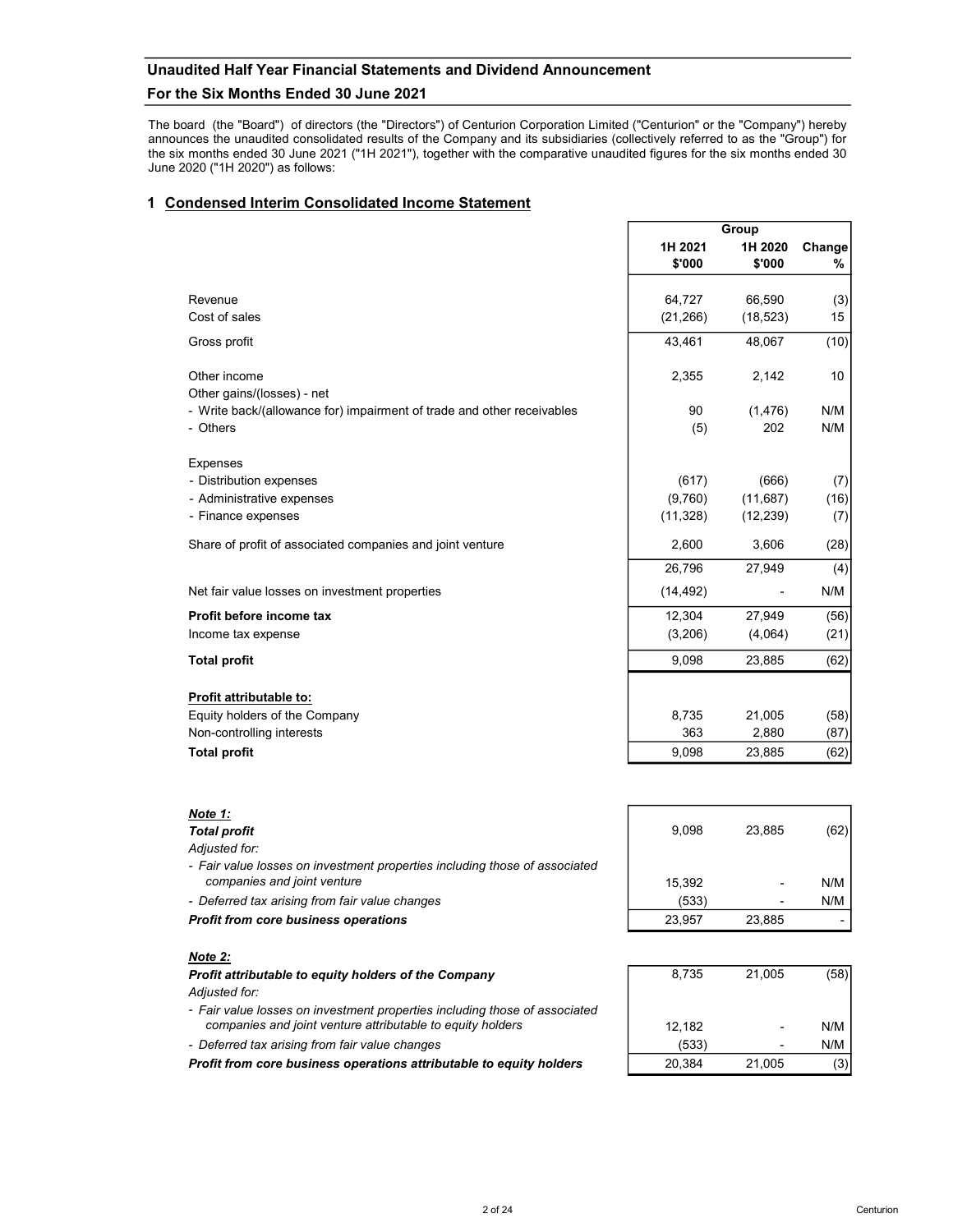# 2. Condensed Consolidated Statement of Comprensive Income

|                                                                                                   |         | Group     |      |  |
|---------------------------------------------------------------------------------------------------|---------|-----------|------|--|
|                                                                                                   | 1H 2021 | 1H 2020   |      |  |
|                                                                                                   | \$'000  | \$'000    | %    |  |
| Total profit                                                                                      | 9,098   | 23,885    | (62) |  |
| Other comprehensive income/(loss):                                                                |         |           |      |  |
| Items that may be reclassified subsequently to profit or loss:                                    |         |           |      |  |
| Financial assets at fair value through other comprehensive income<br>("FVOCI") - debt instruments |         |           |      |  |
| - Fair value gains/(losses)                                                                       | 635     | (310)     | N/M  |  |
| - Reclassification                                                                                | 2       | 34        | (94) |  |
| Cash flow hedges                                                                                  |         |           |      |  |
| - Fair value gains/(losses)                                                                       | 1,825   | (5,997)   | N/M  |  |
| - Reclassification                                                                                | 1,065   | 638       | 67   |  |
| Share of other comprehensive gains of associated companies                                        |         |           |      |  |
| and joint venture                                                                                 | 282     | 942       | (70) |  |
| Currency translation gains/(losses) arising from consolidation                                    | 3,599   | (5,744)   | N/M  |  |
| Other comprehensive income/(loss), net of tax                                                     | 7,408   | (10, 437) | N/M  |  |
| Total comprehensive income                                                                        | 16,506  | 13,448    | 23   |  |
| Total comprehensive income attributable to:                                                       |         |           |      |  |
| Equity holders of the Company                                                                     | 16,125  | 10,557    | 53   |  |
| Non-controlling interests                                                                         | 381     | 2,891     | (87) |  |
| Total comprehensive income                                                                        | 16,506  | 13,448    | 23   |  |
|                                                                                                   |         |           |      |  |
| Earnings per share for the profit attributable to equity holders                                  |         |           |      |  |
| Basic earnings per share (cents)                                                                  | 1.04    | 2.50      | (58) |  |
| Diluted earnings per share (cents)                                                                | 1.04    | 2.50      | (58) |  |

N/M : Not meaningful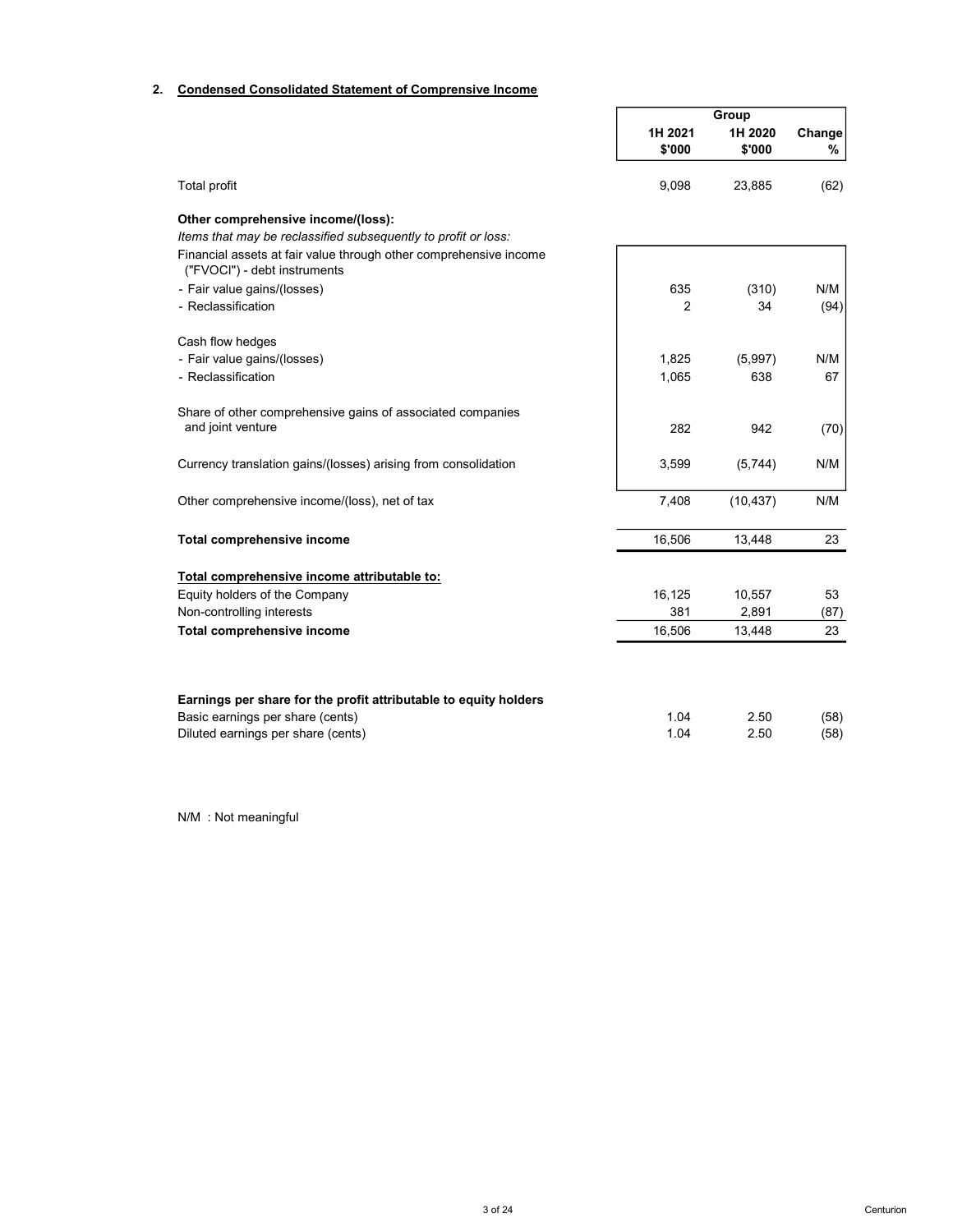# 3. Balance Sheets

|                                                                                        | Group                                 |                                   |         | Company                           |
|----------------------------------------------------------------------------------------|---------------------------------------|-----------------------------------|---------|-----------------------------------|
|                                                                                        | \$'000                                | 30 Jun 2021 31 Dec 2020<br>\$'000 | \$'000  | 30 Jun 2021 31 Dec 2020<br>\$'000 |
| <b>ASSETS</b>                                                                          |                                       |                                   |         |                                   |
| <b>Current assets</b>                                                                  |                                       |                                   |         |                                   |
| Cash and bank balances                                                                 | 79,085                                | 83,868                            | 26,749  | 28,247                            |
| Trade and other receivables                                                            | 14,462                                | 11,687                            | 17,585  | 16,714                            |
| Inventories                                                                            | 65                                    | 65                                |         |                                   |
| Other assets<br>Financial assets, at fair value through other                          | 6,059                                 | 5,307                             | 264     | 150                               |
| comprehensive income                                                                   | 3,720                                 | 6,779                             | 3.720   | 6,779                             |
|                                                                                        | 103,391                               | 107,706                           | 48,318  | 51,890                            |
| Assets held for sale                                                                   | 1,106                                 | 1,292                             |         |                                   |
|                                                                                        | 104,497                               | 108,998                           | 48,318  | 51,890                            |
|                                                                                        |                                       |                                   |         |                                   |
| <b>Non-current assets</b>                                                              |                                       |                                   |         |                                   |
| Trade and other receivables                                                            |                                       |                                   | 371,349 | 372,677                           |
| Other assets                                                                           | 1,022                                 | 1,022                             | 130     | 130                               |
| Financial assets, at fair value through profit or loss                                 | 24                                    | 24                                |         |                                   |
| Investments in associated companies                                                    | 109,569                               | 111,462                           | 1,298   | 1,298                             |
| Investment in a joint venture                                                          | 4,719                                 | 4,758                             |         |                                   |
| Investments in subsidiaries<br>Investment properties                                   | $\overline{\phantom{0}}$<br>1,329,483 | 1,307,770                         | 16,897  | 16,697                            |
|                                                                                        |                                       |                                   | 834     |                                   |
| Property, plant & equipment                                                            | 8,437<br>1,453,254                    | 7,678<br>1,432,714                | 390,508 | 1,117<br>391,919                  |
|                                                                                        |                                       |                                   |         |                                   |
| <b>Total assets</b>                                                                    | 1,557,751                             | 1,541,712                         | 438,826 | 443,809                           |
| <b>LIABILITIES</b>                                                                     |                                       |                                   |         |                                   |
| <b>Current liabilities</b>                                                             |                                       |                                   |         |                                   |
| Trade and other payables                                                               | 37,939                                | 37,154                            | 10,739  | 11,549                            |
| Other liabilities                                                                      |                                       | 52                                |         |                                   |
| Current income tax liabilities                                                         | 8,388                                 | 9,657                             | 822     | 753                               |
| Derivative financial instruments                                                       | 70                                    | 165                               | 70      | 165                               |
| <b>Borrowings</b>                                                                      | 70,125                                | 71,788                            | 19,046  | 39,850                            |
| Lease liabilities                                                                      | 16,439                                | 10,282                            | 504     | 495                               |
|                                                                                        | 132,961                               | 129,098                           | 31,181  | 52,812                            |
| <b>Non-current liabilities</b>                                                         |                                       |                                   |         |                                   |
| <b>Other liabilities</b>                                                               | 1,308                                 | 490                               |         |                                   |
| Deferred income tax liabilities                                                        | 8,607                                 | 9,168                             | 50      | 83                                |
| Derivative financial instruments                                                       | 3,695                                 | 6,490                             | 229     | 351                               |
| <b>Borrowings</b>                                                                      | 676,501                               | 682,878                           | 119,293 | 111,022                           |
| Lease liabilities                                                                      | 93,749                                | 84,803                            | 172     | 426                               |
|                                                                                        | 783,860                               | 783,829                           | 119,744 | 111,882                           |
| <b>Total liabilities</b>                                                               | 916,821                               | 912,927                           | 150,925 | 164,694                           |
| <b>NET ASSETS</b>                                                                      | 640,930                               | 628,785                           | 287,901 | 279,115                           |
|                                                                                        |                                       |                                   |         |                                   |
| <b>EQUITY</b><br>Capital and reserves attributable to equity holders<br>of the Company |                                       |                                   |         |                                   |
| Share capital                                                                          | 142,242                               | 142,242                           | 253,553 | 253,553                           |
| Other reserves                                                                         | (19,098)                              | (26, 488)                         | (335)   | (1, 188)                          |
| Retained profits                                                                       | 498,577                               | 489,842                           | 34,683  | 26,750                            |
|                                                                                        | 621,721                               | 605,596                           | 287,901 | 279,115                           |
| Non-controlling interests                                                              | 19,209                                | 23,189                            |         |                                   |
| <b>Total equity</b>                                                                    | 640,930                               | 628,785                           | 287,901 | 279,115                           |
|                                                                                        |                                       |                                   |         |                                   |
| Gearing ratio*                                                                         | 54%                                   | 55%                               |         |                                   |
| Net gearing ratio**                                                                    | 48%                                   | 48%                               |         |                                   |

\* The gearing ratio is computed as borrowings divided by total capital. Total capital is calculated as borrowings plus net assets of the Group.

\*\* The net gearing ratio is computed as borrowings less cash and bank balances divided by total capital.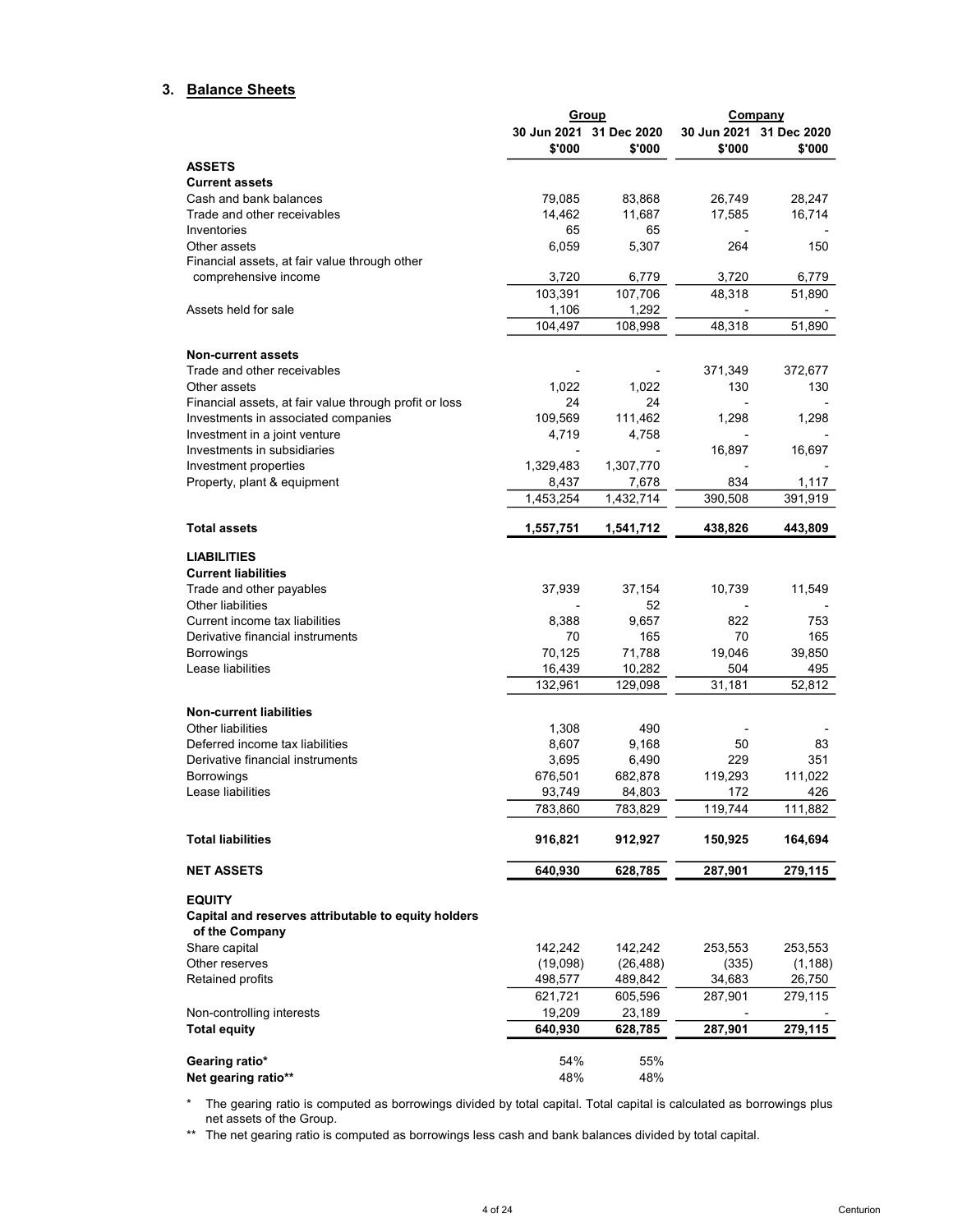# 4. Condensed Interim Consolidated Statement of Cash Flows

|                                                                                                        | 1H 2021<br>\$'000 | 1H 2020<br>\$'000 |
|--------------------------------------------------------------------------------------------------------|-------------------|-------------------|
| Total profit                                                                                           | 9,098             | 23,885            |
| Adjustments for:                                                                                       |                   |                   |
| Income tax expense                                                                                     | 3,206             | 4,064             |
| Depreciation                                                                                           | 1,691             | 1,726             |
| (Write back)/allowance for impairment of trade and other receivables                                   | (90)              | 1,476             |
| Net loss on disposal of plant and equipment                                                            | 4                 | 3                 |
| Fair value losses on investment properties<br>Interest income                                          | 14,492            |                   |
| Finance expenses                                                                                       | (251)             | (444)             |
| Share of profit of associated companies and joint venture                                              | 11,328<br>(2,600) | 12,239<br>(3,606) |
| - Loss on disposal of financial assets, at FVOCI                                                       | 2                 | 34                |
| - Unrealised currency translation differences                                                          | 166               | (22)              |
| Operating cash flow before working capital changes                                                     | 37,046            | 39,355            |
| Change in working capital                                                                              |                   |                   |
| - Inventories                                                                                          |                   | (23)              |
| - Trade and other receivables                                                                          | (3, 511)          | (2, 815)          |
| - Other assets                                                                                         | (1, 156)          | (1, 594)          |
| - Trade and other payables                                                                             | 984               | (2,020)           |
| Cash generated from operations                                                                         | 33,363            | 32,903            |
| Income tax paid                                                                                        | (4,586)           | (729)             |
| Net cash provided by operating activities                                                              | 28,777            | 32,174            |
| Cash flows from investing activities                                                                   |                   |                   |
| Proceeds from disposal of property, plant and equipment                                                | 50                | 4                 |
| Additions to investment properties                                                                     | (9,071)           | (1, 592)<br>(728) |
| Additions to property, plant and equipment<br>Interest received                                        | (2, 402)<br>298   | 457               |
| Dividends received from associated companies                                                           | 4,815             | 1,761             |
| Short-term bank deposits released as security to bank                                                  |                   | 16                |
| Deposits refunded for acquisition of investment property                                               |                   | 921               |
| Purchase of financial assets, at FVOCI                                                                 |                   | (2,250)           |
| Proceeds from disposal of financial assets, at FVOCI                                                   | 3,730             | 2,500             |
| Proceeds from disposal of assets held for sale                                                         | 777               |                   |
| Net cash (used in)/provided by investing activities                                                    | (1,803)           | 1,089             |
| Cash flows from financing activities                                                                   |                   |                   |
| Proceeds from borrowings                                                                               | 8,596             | 22,277            |
| Loan from non-controlling interests                                                                    | 117               |                   |
| Repayment of loan from associated company                                                              | (360)             |                   |
| Repayment of borrowings                                                                                | (18, 834)         | (13, 819)         |
| Interest paid on borrowings                                                                            | (9, 583)          | (11,082)          |
| Interest paid on lease liabilities                                                                     | (1,763)           | (1, 150)          |
| Repayment of principal portion of lease liabilities<br>Dividends paid to equity holders of the Company | (5, 349)          | (3,381)           |
| Dividends paid to non-controlling interests                                                            | (4, 361)          | (8, 410)          |
| Net cash used in financing activities                                                                  | (31, 537)         | (15, 565)         |
|                                                                                                        |                   |                   |
| Net (decrease)/increase in cash and cash equivalents held                                              | (4, 563)          | 17,698            |
| Cash and cash equivalents                                                                              |                   |                   |
| Beginning of the financial period<br>Effects of currency translation on cash and cash equivalents      | 83,868<br>(220)   | 46,378<br>(252)   |
| End of the financial period                                                                            | 79,085            | 63,824            |
|                                                                                                        |                   |                   |
| The consolidated cash and cash equivalents comprise the following:-                                    |                   |                   |
| Cash and bank balances                                                                                 | 79,085            | 65,082            |
| Restricted cash and short-term bank deposits charged as security to bank                               |                   | (1,258)           |
|                                                                                                        | 79,085            | 63,824            |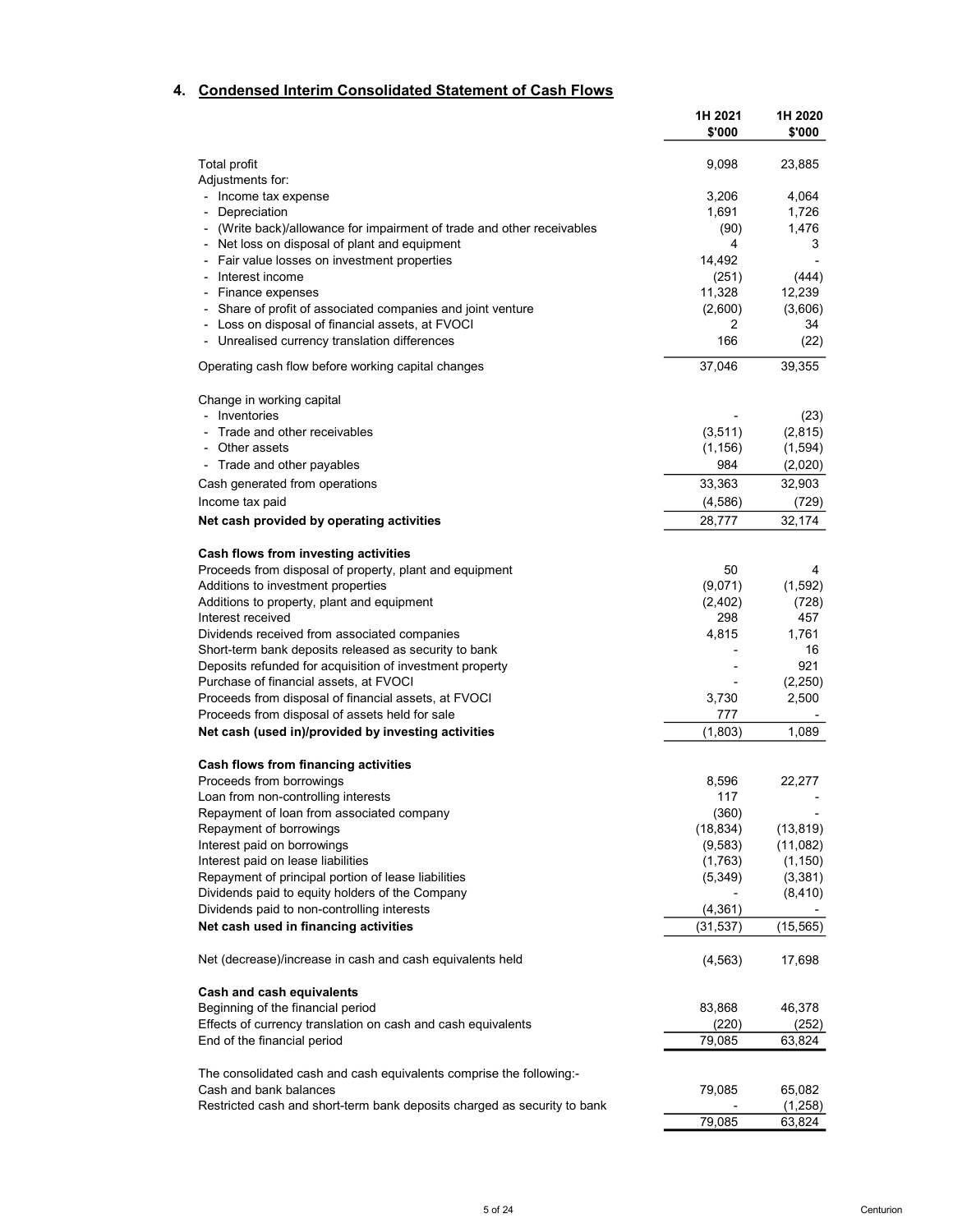# 5. Condensed Interim Consolidated Statement of Changes in Equity

|                                                                  | ← Attributable to equity holders of the Company → |                          |                          |                          | Non-                     |                 |
|------------------------------------------------------------------|---------------------------------------------------|--------------------------|--------------------------|--------------------------|--------------------------|-----------------|
|                                                                  | Share<br>capital                                  | Other<br>reserves        | Retained<br>profits      | Total                    | controlling<br>interests | Total<br>Equity |
| <b>GROUP</b>                                                     | \$'000                                            | \$'000                   | \$'000                   | \$'000                   | \$'000                   | \$'000          |
| 2021                                                             |                                                   |                          |                          |                          |                          |                 |
| Balance at 1 January 2021                                        | 142,242                                           | (26, 488)                | 489,842                  | 605,596                  | 23,189                   | 628,785         |
| Profit for the period                                            |                                                   | $\overline{\phantom{a}}$ | 8,735                    | 8,735                    | 363                      | 9,098           |
| Other comprehensive income for the period                        |                                                   | 7,390                    |                          | 7,390                    | 18                       | 7,408           |
| Total comprehensive income for the period                        | ٠                                                 | 7,390                    | 8,735                    | 16,125                   | 381                      | 16,506          |
| Dividends paid to non-controlling interest                       | $\overline{\phantom{a}}$                          | $\overline{\phantom{a}}$ | $\overline{\phantom{a}}$ | $\overline{\phantom{a}}$ | (4, 361)                 | (4, 361)        |
| Total transactions with owners, recognised<br>directly in equity |                                                   |                          |                          |                          | (4,361)                  | (4, 361)        |
| Balance at 30 June 2021                                          | 142,242                                           | (19,098)                 | 498,577                  | 621,721                  | 19,209                   | 640,930         |
| 2020                                                             |                                                   |                          |                          |                          |                          |                 |
| Balance at 1 January 2020                                        | 142,242                                           | (31, 132)                | 481,081                  | 592,191                  | 21,674                   | 613,865         |
| Profit for the period                                            |                                                   |                          | 21,005                   | 21,005                   | 2,880                    | 23,885          |
| Other comprehensive (loss)/income for the period                 |                                                   | (10, 448)                |                          | (10, 448)                | 11                       | (10, 437)       |
| Total comprehensive (loss)/income for the period                 |                                                   | (10, 448)                | 21,005                   | 10,557                   | 2,891                    | 13,448          |
| Dividends relating to 2019 paid                                  | $\overline{\phantom{a}}$                          | $\overline{\phantom{a}}$ | (8, 410)                 | (8, 410)                 | $\overline{\phantom{0}}$ | (8, 410)        |
| Total transactions with owners, recognised<br>directly in equity |                                                   | $\overline{a}$           | (8, 410)                 | (8, 410)                 |                          | (8, 410)        |
| Balance at 30 June 2020                                          | 142,242                                           | (41,580)                 | 493,676                  | 594,338                  | 24,565                   | 618,903         |
|                                                                  |                                                   |                          |                          |                          |                          |                 |
|                                                                  | Share                                             | Other                    | Retained                 |                          |                          |                 |
|                                                                  | capital                                           | reserves                 | profits                  | Total                    |                          |                 |
| <b>COMPANY</b>                                                   | \$'000                                            | \$'000                   | \$'000                   | \$'000                   |                          |                 |
| 2021                                                             |                                                   |                          |                          |                          |                          |                 |
| Balance at 1 January 2021                                        | 253,553                                           | (1, 188)                 | 26,750                   | 279,115                  |                          |                 |
| Profit for the period                                            |                                                   |                          | 7,933                    | 7,933                    |                          |                 |
| Other comprehensive income for the period                        |                                                   | 853                      |                          | 853                      |                          |                 |
| Total comprehensive income for the period                        |                                                   | 853                      | 7,933                    | 8,786                    |                          |                 |
| Balance at 30 June 2021                                          | 253,553                                           | (335)                    | 34,683                   | 287,901                  |                          |                 |
| 2020                                                             |                                                   |                          |                          |                          |                          |                 |
| Balance at 1 January 2020                                        | 253,553                                           | (425)                    | 28,423                   | 281,551                  |                          |                 |
| Profit for the period                                            |                                                   | $\overline{a}$           | 4,117                    | 4,117                    |                          |                 |
| Other comprehensive loss for the period                          |                                                   | (675)                    |                          | (675)                    |                          |                 |
| Total comprehensive (loss)/income for the period                 |                                                   | (675)                    | 4,117                    | 3,442                    |                          |                 |
| Dividends relating to 2019 paid                                  |                                                   | -                        | (8, 410)                 | (8, 410)                 |                          |                 |
| Total transactions with owners, recognised<br>directly in equity |                                                   |                          | (8, 410)                 | (8, 410)                 |                          |                 |
| Balance at 30 June 2020                                          | 253,553                                           | (1, 100)                 | 24,130                   | 276,583                  |                          |                 |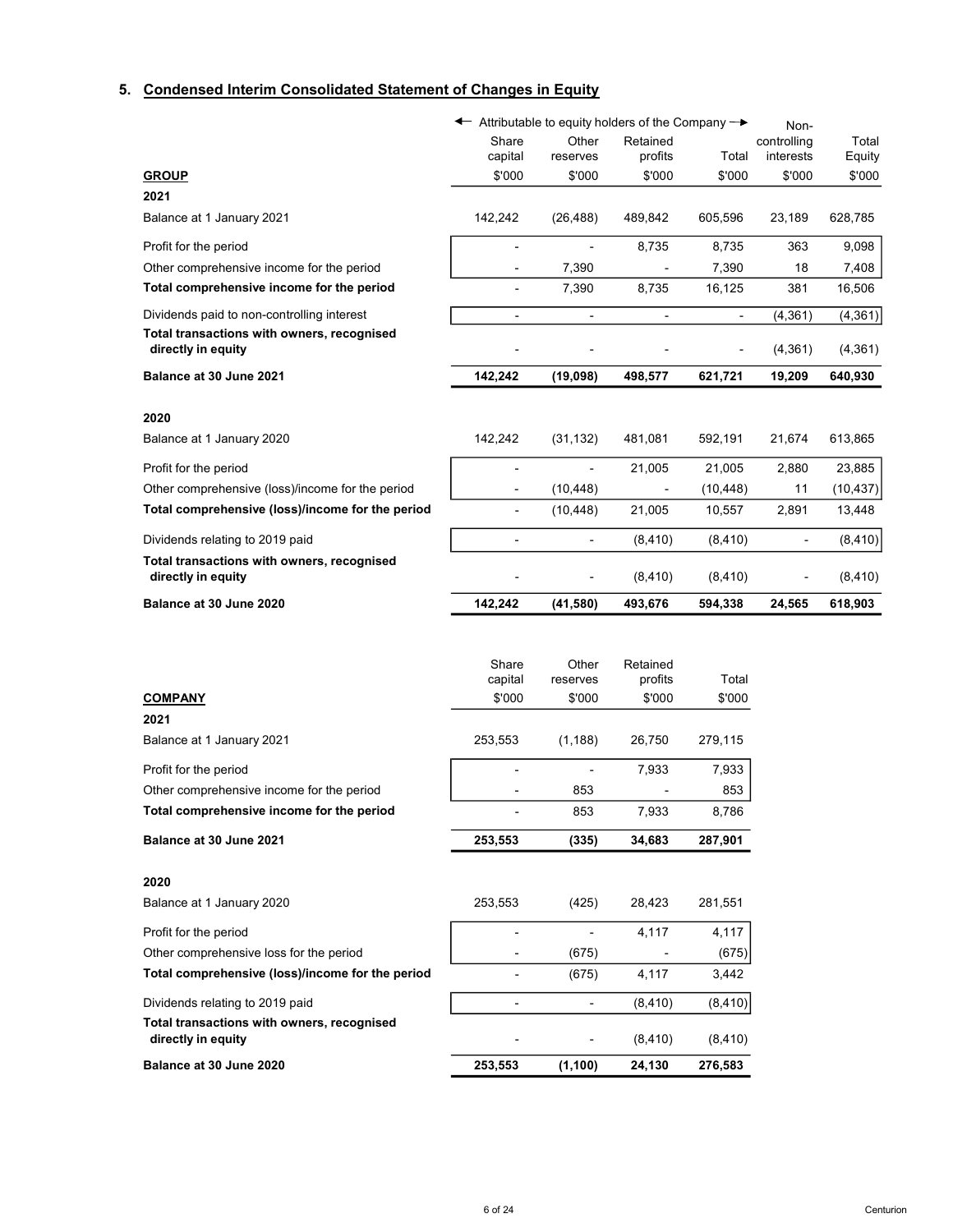# 6. Segment Information

Segmented revenue and results for business or geographical segments (of the group) in the form presented in the issuer's most recently audited annual financial statements, with comparative information for the immediately preceding period

The business of the Group is organised into the following business segments:

- a) Workers Accommodation
- b) Student Accommodation
- c) Others

|                                                                                       | Workers  | Student                     |                |           |
|---------------------------------------------------------------------------------------|----------|-----------------------------|----------------|-----------|
|                                                                                       |          | accommodation accommodation | <b>Others</b>  | Total     |
|                                                                                       | \$'000   | \$'000                      | \$'000         | \$'000    |
| Six Months ended 30 June 2021                                                         |          |                             |                |           |
| Revenue:                                                                              |          |                             |                |           |
| Sales to external parties                                                             | 48,459   | 15,741                      | 527            | 64,727    |
| Timing of revenue recognition in relation to<br>revenue from contracts with customers |          |                             |                |           |
| - Point of time                                                                       | 1,775    | 458                         | 527            | 2,760     |
| - Over time                                                                           | 3,743    | 713                         |                | 4,456     |
| Segment results                                                                       | 29,613   | 5,631                       | 29             | 35,273    |
| Finance expense                                                                       | (7, 161) | (4, 167)                    |                | (11, 328) |
| Interest income                                                                       |          |                             |                | 251       |
| Fair value losses on investment properties                                            | (8,939)  | (5, 553)                    |                | (14, 492) |
| Share of profit of associated                                                         |          |                             |                |           |
| companies and joint venture                                                           | 1,623    | 975                         | $\overline{2}$ | 2,600     |
| Profit before tax                                                                     |          |                             |                | 12,304    |
| Income tax expense                                                                    |          |                             |                | (3,206)   |
| Net profit                                                                            |          |                             |                | 9,098     |
| Included in segment results:-                                                         |          |                             |                |           |
| Depreciation                                                                          | 1,319    | 355                         | 17             | 1,691     |
|                                                                                       |          |                             |                |           |
|                                                                                       |          |                             |                |           |
| As at 30 June 2021                                                                    |          |                             |                |           |
| Segment assets                                                                        | 862,673  | 532,656                     | 845            | 1,396,174 |
| Short-term bank deposits                                                              |          |                             |                | 43,157    |
| Financial assets, at FVOCI                                                            |          |                             |                | 3,720     |
| Tax recoverable                                                                       |          |                             |                | 412       |
| Investments in associated companies                                                   | 75,989   | 32,367                      | 1,213          | 109,569   |
| Investment in a joint venture                                                         |          | 4,719                       |                | 4,719     |
| <b>Consolidated total assets</b>                                                      |          |                             |                | 1,557,751 |
| Segment liabilities                                                                   | 138,912  | 14,137                      | 151            | 153,200   |
| <b>Borrowings</b>                                                                     | 424,717  | 321,909                     |                | 746,626   |
| Current income tax liabilities                                                        |          |                             |                | 8,388     |
| Deferred income tax liabilities                                                       |          |                             |                | 8,607     |
| <b>Consolidated total liabilities</b>                                                 |          |                             |                | 916,821   |
| Other segment items:                                                                  |          |                             |                |           |
|                                                                                       |          |                             |                |           |
| Capital expenditure                                                                   | 6,346    | 5,083                       | 44             | 11,473    |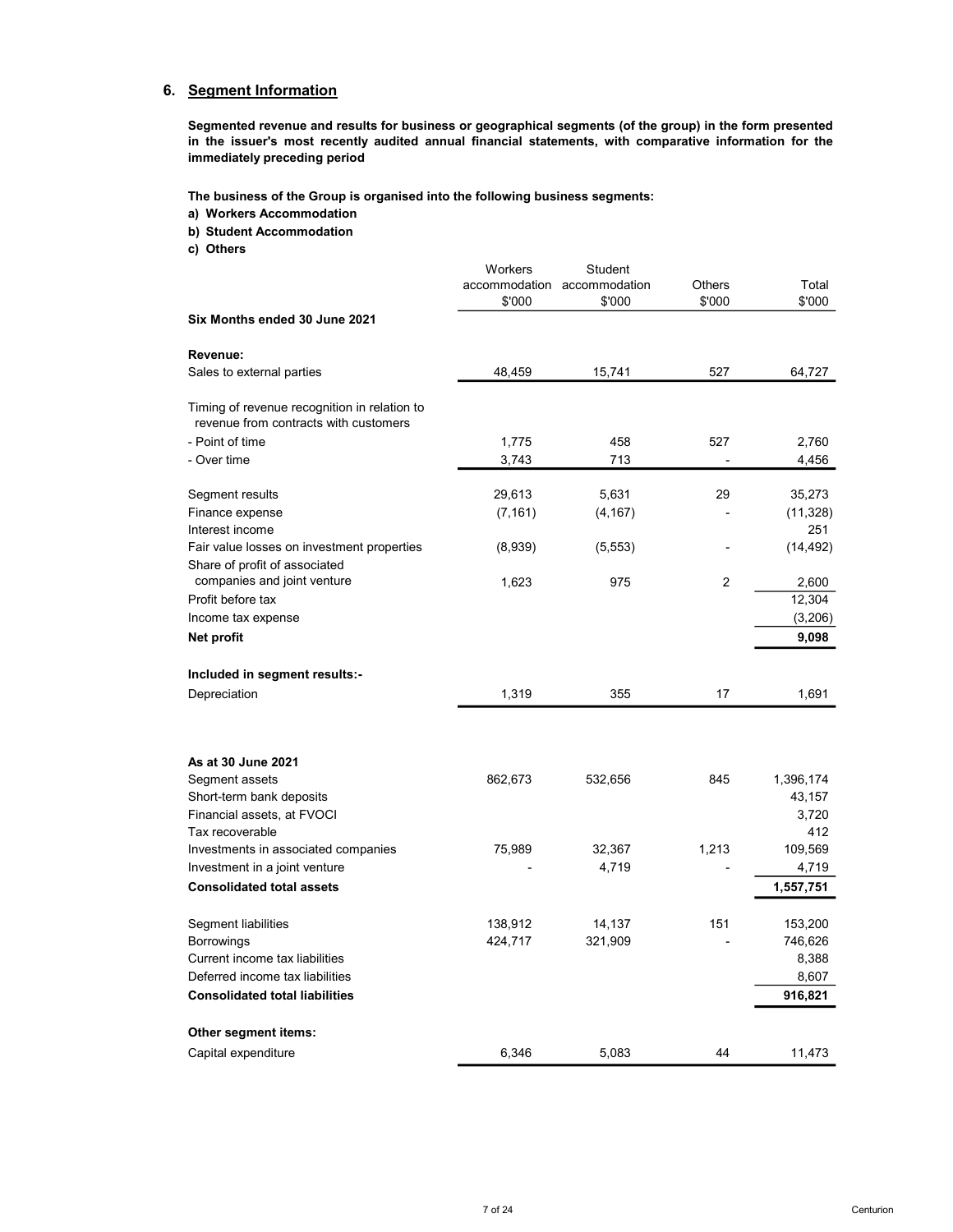# 6) Segment Information (continued)

The segment information provided to the Senior Management for the reportable segments are as follows:

|                                                                                       | Workers<br>\$'000 | <b>Student</b><br>accommodation accommodation<br>\$'000 | Others<br>\$'000 | Total<br>\$'000    |
|---------------------------------------------------------------------------------------|-------------------|---------------------------------------------------------|------------------|--------------------|
| Six Months ended 30 June 2020                                                         |                   |                                                         |                  |                    |
| Revenue:                                                                              |                   |                                                         |                  |                    |
| Sales to external parties                                                             | 45,172            | 21,068                                                  | 350              | 66,590             |
| Timing of revenue recognition in relation to<br>revenue from contracts with customers |                   |                                                         |                  |                    |
| - Point of time                                                                       | 1,456             | 503                                                     | 327              | 2,286              |
| - Over time                                                                           | 337               | 832                                                     |                  | 1,169              |
| Segment results                                                                       | 27,010            | 9,125                                                   | 3                | 36,138             |
| Finance expense                                                                       | (7, 561)          | (4,678)                                                 |                  | (12, 239)          |
| Interest income                                                                       |                   |                                                         |                  | 444                |
| Share of profit of associated companies and<br>joint venture                          | 2,545             | 1,039                                                   | 22               | 3,606              |
| Profit before tax                                                                     |                   |                                                         |                  | 27,949             |
| Income tax expense                                                                    |                   |                                                         |                  | (4,064)            |
| Net profit                                                                            |                   |                                                         |                  | 23,885             |
| Included in segment results:-                                                         |                   |                                                         |                  |                    |
| Depreciation                                                                          | 1,127             | 582                                                     | 17               | 1,726              |
|                                                                                       |                   |                                                         |                  |                    |
| As at 31 December 2020                                                                |                   |                                                         |                  |                    |
| Segment assets                                                                        | 848,307           | 521,952                                                 | 3,230            | 1,373,489          |
| Short-term bank deposits                                                              |                   |                                                         |                  | 44,408             |
| Financial assets, at FVOCI                                                            |                   |                                                         |                  | 6,779              |
| Tax recoverable                                                                       |                   |                                                         |                  | 816                |
| Investments in associated companies                                                   | 79,180            | 31,063                                                  | 1,219            | 111,462            |
| Investment in a joint venture<br><b>Consolidated total assets</b>                     |                   | 4,758                                                   |                  | 4,758<br>1,541,712 |
|                                                                                       |                   |                                                         |                  |                    |
| Segment liabilities                                                                   | 121,879           | 17,078                                                  | 479              | 139,436            |
| <b>Borrowings</b>                                                                     | 435,202           | 319,464                                                 |                  | 754,666            |
| Current income tax liabilities                                                        |                   |                                                         |                  | 9,657              |
| Deferred income tax liabilities                                                       |                   |                                                         |                  | 9,168              |
| <b>Consolidated total liabilities</b>                                                 |                   |                                                         |                  | 912,927            |
| Twelve months ended 31 December 2020                                                  |                   |                                                         |                  |                    |
| Other segment items:                                                                  |                   |                                                         |                  |                    |
| Capital expenditure                                                                   | 7,775             | 5,106                                                   |                  | 12,881             |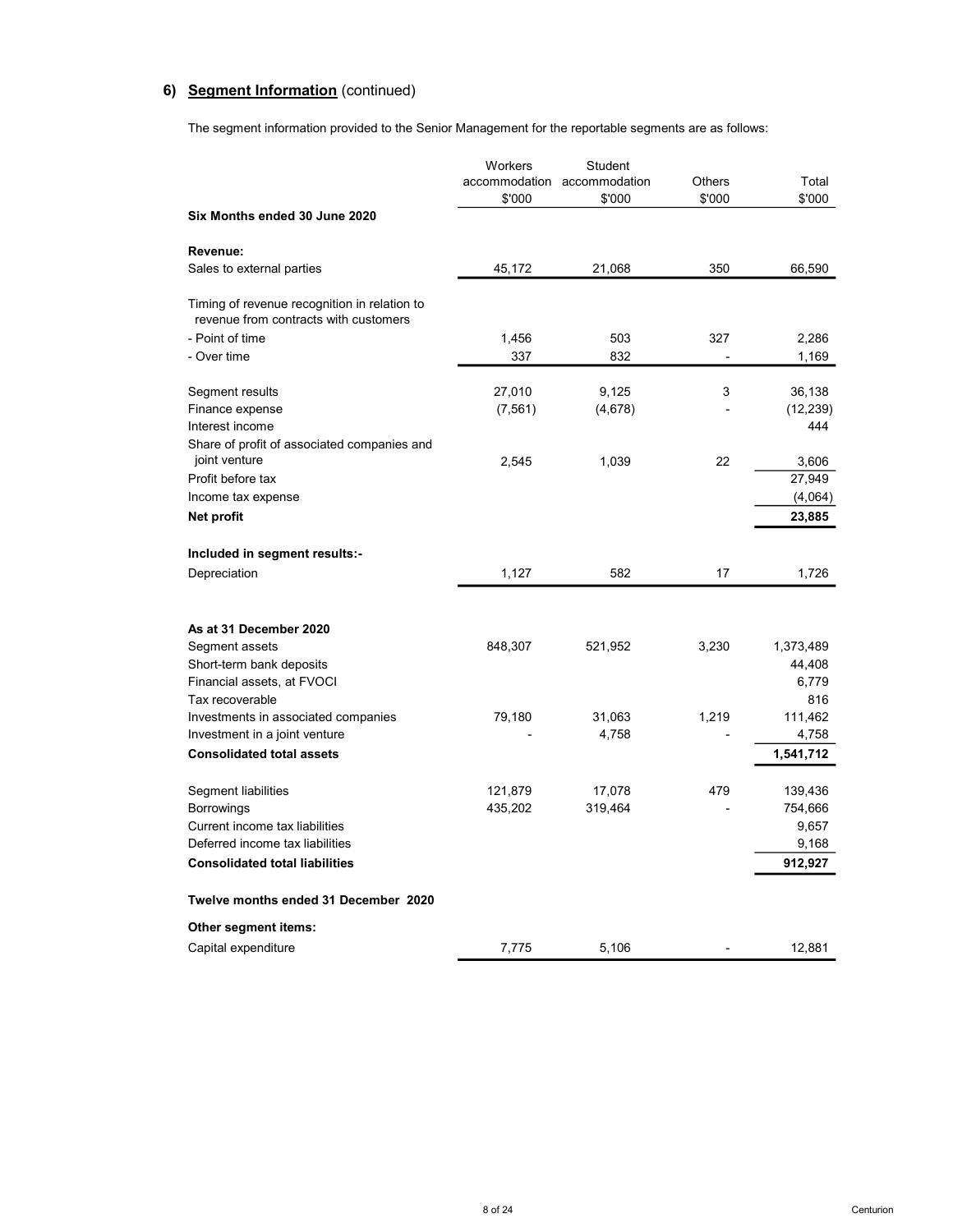# 7. NOTES TO THE UNAUDITED CONDENSED INTERIM CONSOLIDATED FINANCIAL STATEMENTS FOR THE SIX MONTHS ENDED 30 JUNE 2021

### a) General information

**NOTES TO THE UNAUDITED CONDENSED INTERIM CONSOLIDATED FINANCIAL STATEMENTS**<br>FOR THE SIX MONTHS ENDED 30 JUNE 2021<br>Centurion is incorporated and domiciled in the Republic of Singapore and is dual listed on both the Main Bo NOTES TO THE UNAUDITED CONDENSED INTERIM CONSOLIDATED FINANCIAL STATEMENTS<br>FOR THE SIX MONTHS ENDED 30 JUNE 2021<br>Seneral information<br>Centurion is incorporated and domiciled in the Republic of Singapore and is dual listed o NOTES TO THE UNAUDITED CONDENSED INTERIM CONSOLIDATED FINANCIAL STATEMENTS<br>FOR THE SIX MONTHS ENDED 30 JUNE 2021<br>General information<br>Centurion is incorporated and domiciled in the Republic of Singapore and is dual listed o NOTES TO THE UNAUDITED CONDENSED INTERIM CONSOLIDATED FINANCIAL STATEMENTS<br>FOR THE SIX MONTHS ENDED 30 JUNE 2021<br>General information<br>Centurion is incorporated and domiciled in the Republic of Singapore and is dual listed o NOTES TO THE UNAUDITED CONDENSED INTERIM CONSOLIDATED FINANCIAL STATEMENTS<br>FOR THE SIX MONTHS ENDED 30 JUNE 2021<br>Seneral information<br>Centurion is incorporated and domiciled in the Republic of Singapore and is dual listed o NOTES TO THE UNAUDITED CONDENSED INTERIM CONSOLIDATED FINANCIAL STATEMENTS<br>FOR THE SIX MONTHS ENDED 30 JUNE 2021<br>Seneral information<br>Singapore Exchange Securities Trading Limited ("SOX-ST") and The Stock Exchange of Hong K

# b) Whether the same accounting policies and methods of computation as in the issuer's most recently audited annual financial statements have been applied

**NOTES TO THE UNAUDITED CONDENSED INTERIM CONSOLIDATED FINANCIAL STATEMENTS**<br>FOR THE SIX MONTHS ENDED 30 JUNE 2021<br>Singapore Exchange Securities Trading Limitation (Statements of Singapore and is dual listed on both the Ma **ROTES TO THE UNAUDITED CONDENSED INTERIM CONSOLIDATED FINANCIAL STATEMENTS**<br>FOR THE SIX MONTHS ENDED 30 JUNE 2021<br>General information<br>General information<br>Singapore Exchange Securities Trading Limited ("SGX-ST") and The Sl **ROTES TO THE UNAUDITED CONDENSED INTERIM CONSOLIDATED FINANCIAL STATEMENTS**<br>FOR THE SIX MONTHS ENDED 30 JUNE 2021<br>Centration is incorporated and domiciled in the Republic of Singapore and is dual listed on both the Main B NOTES TO THE UNAUDITED CONDENSED INTERIM CONSOLIDATED FINANCIAL STATEMENTS<br>FOR THE SIX MONTHS ENDED 30 JUNE 2021<br>Centerior is incorporated and domicided in the Republic of Singapore and is dual listed on both the Main Boar NOTES TO THE UNAUDITED CONDENSED INTERIM CONSOLIDATED FINANCIAL STATEMENTS<br>Central information<br>Gentral information<br>Central information<br>Shingapore Excluding Securities Trading United (Solicy Singapore and is dual listed on **FIGR THE UNAUDITED CONDENSED INTERIM CONSOLIDATED FINANCIAL STATEMENTS**<br>FOR THE SIX MONTHS ENDED 30 JUNE 2021<br>Centration is incroporated and domicided in the Republic of Singapore and is dual listed on both the Main Board NOTES TO THE UNAUDITED CONDENSED INTERIM CONSOLIDATED FINANCIAL STATEMENTS<br>FOR THE SIX MONTHS ENDED 30 JUNE 2021<br>General information<br>Centurion is incorporated and domicled in the Republic of Singapore and is dual listed on NOTES TO THE UNAUDITED CONDENSED INTERIM CONSOLIDATED FINANCIAL STATE<br>FOR THE SIX MONTHS ENDED 30 JUNE 2021<br>Seneral information<br>Centurion is incorporated and dominiled in the Republic of Singapore and is dual listed on bot For the SIX multimation<br>
General information<br>
Centurion is incorporated and dominiede in the Republic of Singapore and is dual listed on both the Main Board of the<br>
Singapore Excluding Securities Trading Limited ("SOK-ST) General information<br>Centurion is incorporated and domiciled in the Republic of Singapore and is dual listed on both the Main Board of the<br>Singapore Exchange Securities Trading Umited (SCX-STT) and The Stock Exchange of Hon General information<br>Centurion is incorporated and domiciled in the Republic of Singapore and is dual listed on both the Main Board of the<br>Singapore Exchange Securities Trading Limited ("SOX-ST") and The Stock Exchange of H General information<br>Centurion is incorporated and domiciled in the Republic of Singapore and is dual listed on both the Main Boar<br>Singapore Exchange Securities Trading Limited ("SCX-ST") and The Stock Exchange of Hong Kong Centurion is incorporated and domicied in the Republic of Singapore and is dual listed on both the Main Board of the United (SSENC) in a film Sloss Exchange of Hong Kong Limited (SSENC), and the statements Trading Limited Centurion is incorporated and dominicled in the Republic of Singapore and is dual listed on both the Maria Bond of the Statements.<br>
Singapore Exchange Securities Trading Limited ("SCK-ST") and The Stock Exchange of Hong Ko Singapore Exclusions Traising Limited ("SSE-KST") and This Since: Exclusions of the Group's are significant to an understanding the Company include investigated of the Company include investigated financial position of man The address of tis registered office is 45 Ubi Road 1, #05-01, Singapore 406696.<br>The uniquidate of the Company include investment holding and provision of management services.<br>The unaudided condensed inferim consolidated f The principal activities of the Company include investment holding and provision of management serics.<br>The unaudited condensed interim consolidated financial statements are presented in thousands of Singapore Dollars<br>(S\$'0 The unaudited condensed interim consolidated financial statements are presented in thousands of Singapore Dollars<br>(SST000) unless otherwise stated.<br>
MMether the same accounting policies and methods of computation as in the The unaudited condensed interim consolidated financial statements are presented in thousands of Singapc<br>(S\$'000) unless obtewise stated.<br> **Kinding of the Same accounting policies and methods of computation as in the issuer** 

# c) If there are any changes in the accounting policies and methods of computation, including any required by an accounting standard, what has changed, as well as the reasons for, and the effect of, the change

In the current period, the Group has adopted all the new and revised SFRS(I)s and IFRSs that are relevant to its operations and effective for its accounting period beginning on 1 January 2021. The adoption of these new and revised SFRS(I)s and IFRSs did not resulted in significant changes to the Group's accounting policies, presentation of the Group's financial statements and amounts reported for the current period and prior periods.

### d) Use of judgements and estimates

In preparing the condensed interim consolidated financial statements, management has made judgements, estimates and assumptions that affect the application of accounting policies and the reported amounts of assets and liabilities, income and expense. Actual results may differ from these estimates.

The significant judgements made by management in applying the Group's accounting policies and the key sources of estimation uncertainty were the same as those that applied to the consolidated financial statements as at and for the year ended 31 December 2020.

Estimates and underlying assumptions are reviewed on an ongoing basis. Revisions to accounting estimates are recognised in the period in which the estimates are revised and in any future periods affected.

Information about critical judgements in applying accounting policies that have the most significant effect on the amounts recognised in the financial statements is included in Note 7 (p) – Classification of investment property.

Information about assumptions and estimation uncertainties that have a significant risk of resulting in a material adjustment to the carrying amounts of assets and liabilities within the next interim period are included in Note 7 (p) – determination of fair value of investment property using significant unobservable inputs.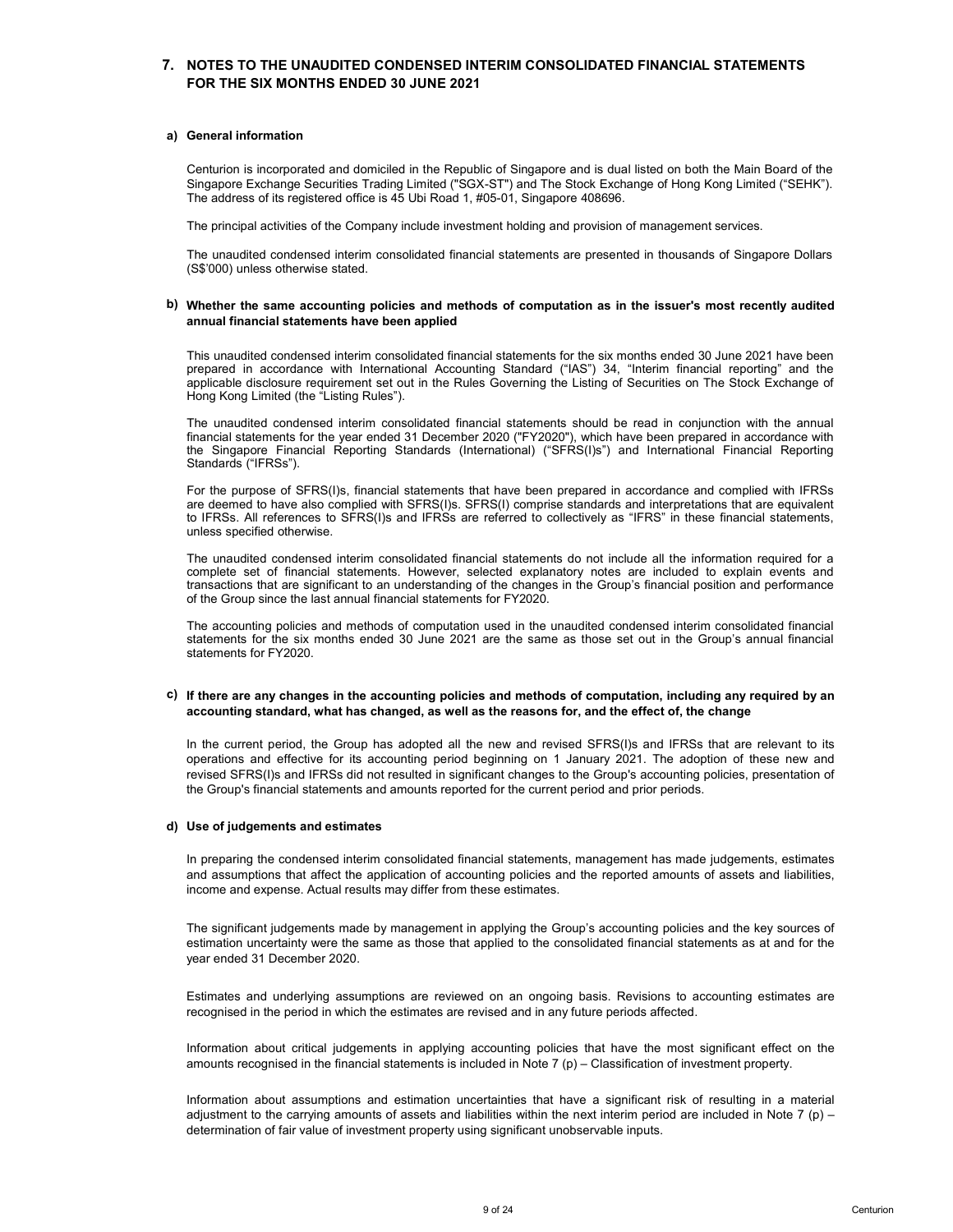|                                                | Group   |         |         |
|------------------------------------------------|---------|---------|---------|
|                                                | 1H 2021 | 1H 2020 | Changel |
|                                                | \$'000  | \$'000  | %       |
| Rental income from investment properties       | 57,510  | 63,135  | (9)     |
| Revenue from contracts with customers (IFRS15) |         |         |         |
| Other revenue from accommodation business      | 5,185   | 1,959   | 165     |
| Sales of optical storage media                 | 527     | 327     | 61      |
| Management services                            | 1,505   | 1,169   | 29      |
| Total revenue                                  | 64,727  | 66,590  | (3)     |
|                                                |         |         |         |
| Geographical information                       |         |         |         |
| Singapore                                      | 43,022  | 41,528  | 4       |
| Malaysia                                       | 6.735   | 5.432   | 24      |
| Australia                                      | 2,348   | 5,104   | (54)    |
| United Kingdom                                 | 11,602  | 13.318  | (13)    |
| United States of America                       | 646     | 745     | (13)    |
| Other countries                                | 374     | 463     | (19)    |
| Total revenue                                  | 64,727  | 66,590  | (3)     |

# f) Other income

|                                               |                   | Group             |             |  |  |
|-----------------------------------------------|-------------------|-------------------|-------------|--|--|
|                                               | 1H 2021<br>\$'000 | 1H 2020<br>\$'000 | Change<br>% |  |  |
| Interest income                               |                   |                   |             |  |  |
| - Financial assets measured at amortised cost | 87                | 217               | (60)        |  |  |
| Debt investments measured at FVOCI            | 164               | 227               | (28)        |  |  |
|                                               | 251               | 444               | (43)        |  |  |
| Government grant income                       | 1,882             | 1,890             |             |  |  |
| Government grant expense - rent concessions   |                   | (192)             | (100)       |  |  |
|                                               | 1,882             | 1,698             | 11          |  |  |
| Others                                        | 222               |                   | N/M         |  |  |
|                                               | 2,355             | 2,142             | 10          |  |  |

# g) Other gains/(losses) - net

|                                                                                                                   |         | Group    |         |
|-------------------------------------------------------------------------------------------------------------------|---------|----------|---------|
|                                                                                                                   | 1H 2021 | 1H 2020  | Changel |
|                                                                                                                   | \$'000  | \$'000   | %       |
| Currency exchange gains - net                                                                                     | 16      | 153      | (90)    |
| Write back/(allowance for) impairment of trade and other receivables                                              | 90      | (1, 476) | N/M     |
| Net loss on disposal of plant and equipment<br>Financial assets, at fair value through other comprehensive income | (4)     | (3)      | 33      |
| - reclassification from other comprehensive income on disposal                                                    | (2)     | (34)     | (94)    |
| <b>Others</b>                                                                                                     | (15)    | 86       | N/M     |
|                                                                                                                   | 85      | (1,274)  | N/M     |

Write back/(allowance for) impairment of trade and other receivables have been reclassified to "Other gains/(losses) net" for presentation purpose. Accordingly the comparatives have been restated for consistency.

٦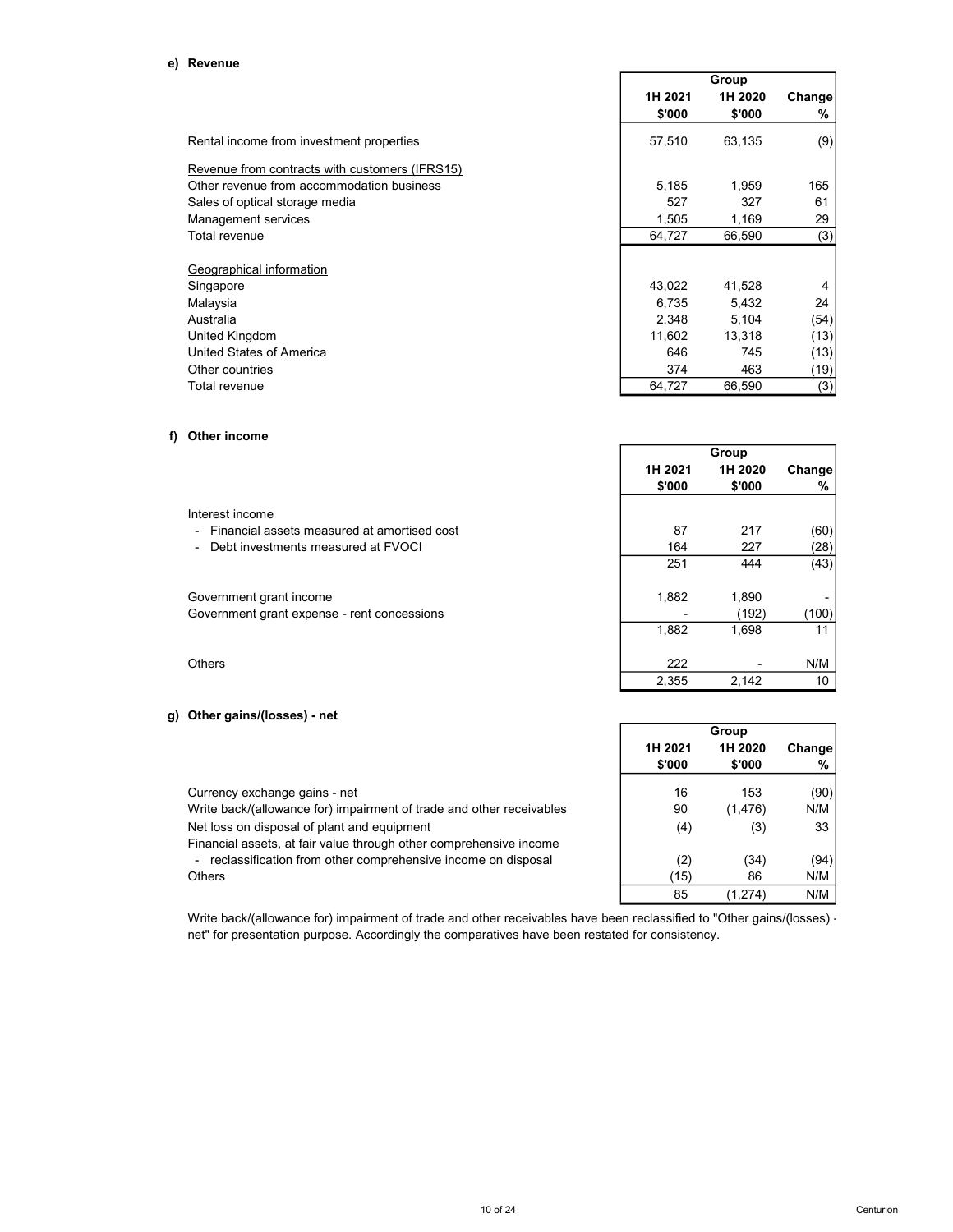# h) Income tax expense

|                                                       |                   | Group             |             |  |
|-------------------------------------------------------|-------------------|-------------------|-------------|--|
|                                                       | 1H 2021<br>\$'000 | 1H 2020<br>\$'000 | Change<br>% |  |
| Tax expense attributable to the profit is made up of: |                   |                   |             |  |
| - Profit for the financial period                     |                   |                   |             |  |
| Current income tax                                    |                   |                   |             |  |
| - Singapore                                           | 2,711             | 2,711             |             |  |
| - Foreign                                             | 1,057             | 1,405             | (25)        |  |
|                                                       | 3.768             | 4.116             | (8)         |  |
| Deferred income tax                                   | (540)             | 2                 | N/M         |  |
|                                                       | 3,228             | 4,118             | (22)        |  |
| - (Over)/under provision in prior financial period    |                   |                   |             |  |
| Current income tax                                    | (39)              | (50)              | (22)        |  |
| Deferred income tax                                   | 17                | (4)               | N/M         |  |
|                                                       | 3.206             | 4.064             | (21)        |  |

# i) Other information on Income Statement

|              | 1H 2021 | 1H 2020 | Change |
|--------------|---------|---------|--------|
|              | \$'000  | \$'000  | %      |
| Depreciation | (1,691) | (1,726) | (2)    |

Group

# j) Dividends

|                                                                                                                                                   | Group   |         |        |
|---------------------------------------------------------------------------------------------------------------------------------------------------|---------|---------|--------|
|                                                                                                                                                   | 1H 2021 | 1H 2020 | Change |
|                                                                                                                                                   | \$'000  | \$'000  | %      |
| Ordinary dividends paid                                                                                                                           |         |         |        |
| Final exempt dividend paid in respect of the previous financial year of nil<br>Singapore cent (2020: final exempt dividend paid in respect of the |         |         |        |
| financial year 2019 of 1.0 Singapore cent) per share                                                                                              |         | 8.410   | (100)  |

# k) Related party transactions

|                                                                                                  |         | Group   |        |
|--------------------------------------------------------------------------------------------------|---------|---------|--------|
|                                                                                                  | 1H 2021 | 1H 2020 | Change |
|                                                                                                  | \$'000  | \$'000  | %      |
| Sales and purchases of goods and services<br>(a)                                                 |         |         |        |
| Services provided to immediate holding corporation                                               | 43      | 41      | 5      |
| Services provided to associated companies                                                        | 1,002   | 1,183   | (15)   |
| Purchases from a company which a director has an interest                                        | 34      | 49      | (31)   |
| Lease payments to associated companies                                                           | 415     | 711     | (42)   |
| Interest charged by associated company                                                           | 318     | 505     | (37)   |
| Interest charged by non-controlling interest                                                     | 48      | 78      | (38)   |
| (b) Key management personnel compensation                                                        |         |         |        |
| Wages and salaries                                                                               | 2,102   | 2,567   | (18)   |
| Employer's contribution to defined contribution plan, including<br><b>Central Provident Fund</b> | 70      | 78      | (10)   |
|                                                                                                  | 2,172   | 2.645   | (18)   |

Included in above, total compensation to directors of the Company amounted to S\$1,040,000 (1H 2020: S\$1,240,000).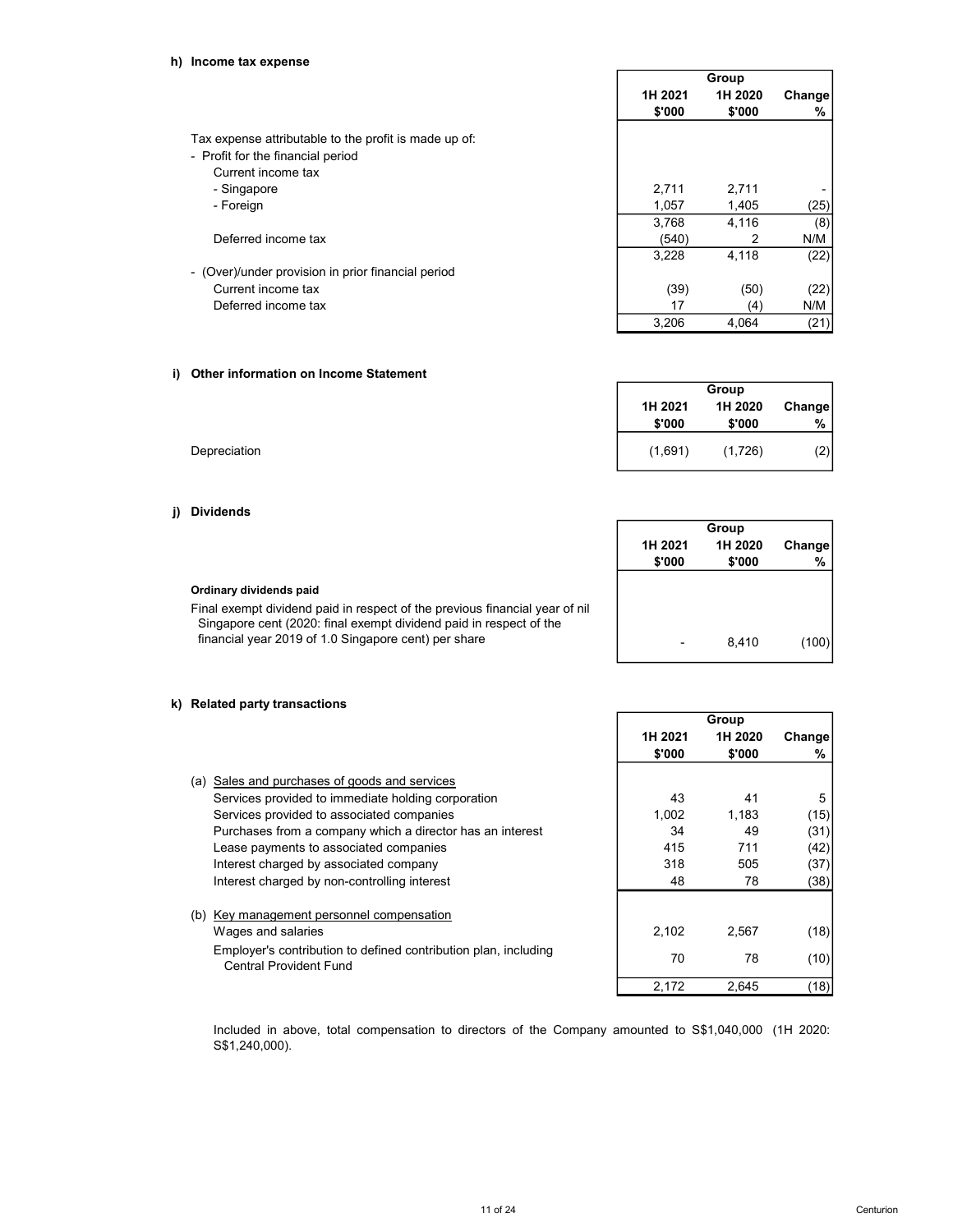### l) Trade and other receivables

Trade receivables primarily consisted of the trade receivables from non-related parties. i.e.customers.

The majority of the group's sales are on cash terms. The remaining overdue amounts, were mainly due to some customers requesting for a delay in payment and we allow them for deferred settlement of up to 30 days (for workers and student accommodation) or up to 90 days (for commercial tenants of student accommodations and optical disc business), as the case may be, after considering the requesting customer's rental deposit balance, payment history and financial situation, in order to maintain long term relationships with the customers.

The ageing analysis of trade receivables based on invoice date is as follows:

|                                           |         | Group                   |
|-------------------------------------------|---------|-------------------------|
|                                           |         | 30 Jun 2021 31 Dec 2020 |
|                                           | \$'000  | \$'000                  |
|                                           |         |                         |
| Up to 3 months                            | 7,546   | 5,164                   |
| 3 to 6 months                             | 869     | 1,104                   |
| Over 6 months                             | 917     | 599                     |
|                                           | 9,332   | 6,867                   |
| Less: Cumulative allowance for impairment | (1,631) | (1,748)                 |
|                                           | 7,701   | 5,119                   |

### m) Financial assets, at fair value through other comprehensive income

Financial assets, at fair value through other comprehensive income are analysed as follows:

|                                    |        | Group  |        | Company |  |  |
|------------------------------------|--------|--------|--------|---------|--|--|
|                                    |        |        |        |         |  |  |
|                                    | \$'000 | \$'000 | \$'000 | \$'000  |  |  |
|                                    |        |        |        |         |  |  |
| Listed debt securities - Singapore | 3,720  | 6,779  | 3.720  | 6.779   |  |  |
|                                    |        |        |        |         |  |  |

Financial assets, at fair value through other comprehensive income were classified as current assets as management intends to hold these assets for contractual cash flows and dispose these assets as and when they are needed for working capital.

# n) Financial assets, at fair value through profit or loss

Designated at fair value on initial recognition - Unquoted equity investment - Singapore

Financial assets, at fair value through profit or loss are analysed as follows:

| Group  |                         |  |  |  |
|--------|-------------------------|--|--|--|
|        | 30 Jun 2021 31 Dec 2020 |  |  |  |
| \$'000 | \$'000                  |  |  |  |
|        |                         |  |  |  |
|        |                         |  |  |  |
| 24     | 24                      |  |  |  |
|        |                         |  |  |  |

 $\overline{C}$ 

As at 30 June 2021 and 31 December 2020, the fair value of unquoted equity investment is estimated by making reference to the Group's share in the attributable net assets of the investee company as reflected in their latest available financial information. The attributable net assets of the investee company comprise mainly of real estate properties, and are adjusted where applicable, for independent valuations of the real estate properties held by the investee company as at balance sheet date.

# o) Assets held for sale

|                                                                    | Group  |                         |
|--------------------------------------------------------------------|--------|-------------------------|
|                                                                    |        | 30 Jun 2021 31 Dec 2020 |
|                                                                    | \$'000 | \$'000                  |
| Details of the assets classified as held-for-sale are as follows:- |        |                         |
| Beginning of financial period                                      | 1.292  | 5.447                   |
| Currency translation differences                                   | (11)   | (32)                    |
| Disposal                                                           |        | (4, 123)                |
| Reclassification                                                   | (175)  |                         |
| End of financial period                                            | 1.106  | 1.292                   |
|                                                                    |        |                         |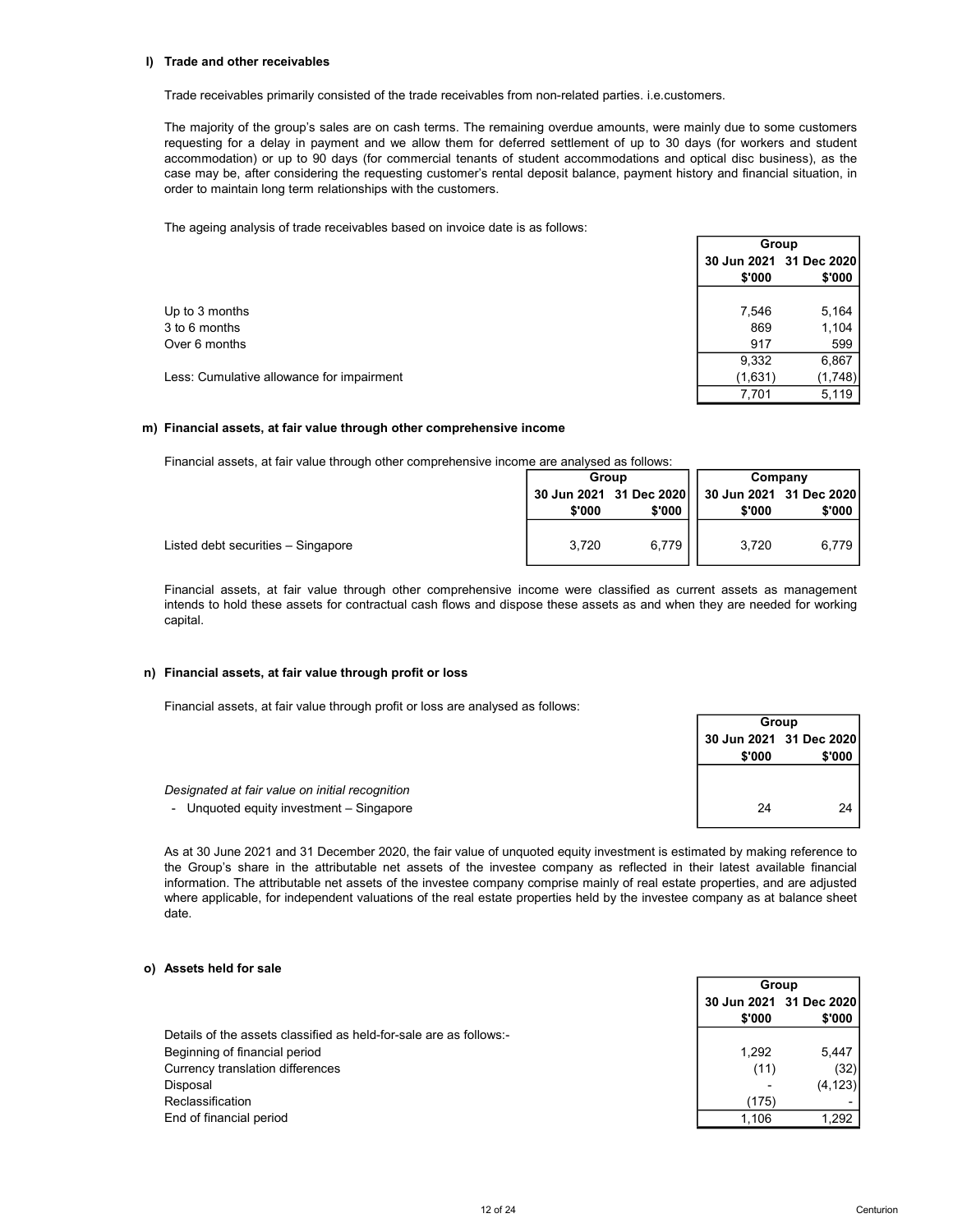### o) Assets held for sale (continued)

### p) Investment properties

| Assets held for sale (continued)                                                                                                                                                                                                                                                                                                                                                                                                                                                                                                                                                                                                                                                                                |                         |           |  |
|-----------------------------------------------------------------------------------------------------------------------------------------------------------------------------------------------------------------------------------------------------------------------------------------------------------------------------------------------------------------------------------------------------------------------------------------------------------------------------------------------------------------------------------------------------------------------------------------------------------------------------------------------------------------------------------------------------------------|-------------------------|-----------|--|
| During the current financial period, the 4-storey shophouse located at South Jakarta, Indonesia has ceased to be classified<br>as assets held for sale as the management has decided to use it for administrative purpose. Accordingly, this asset with<br>carrying value of S\$175,000 is classified from assets held for sale to property, plant and equipment.                                                                                                                                                                                                                                                                                                                                               |                         |           |  |
| On 2 July 2021, the Group has completed the sale of the factory unit located in Indonesia to a third party. A gain on disposal<br>of this asset held for sale amounting to approximately S\$2,000,000 will be recorded in the six months period ending 31<br>December 2021.                                                                                                                                                                                                                                                                                                                                                                                                                                     |                         |           |  |
| Investment properties                                                                                                                                                                                                                                                                                                                                                                                                                                                                                                                                                                                                                                                                                           |                         |           |  |
|                                                                                                                                                                                                                                                                                                                                                                                                                                                                                                                                                                                                                                                                                                                 | Group                   |           |  |
|                                                                                                                                                                                                                                                                                                                                                                                                                                                                                                                                                                                                                                                                                                                 | 30 Jun 2021 31 Dec 2020 |           |  |
|                                                                                                                                                                                                                                                                                                                                                                                                                                                                                                                                                                                                                                                                                                                 | \$'000                  | \$'000    |  |
| Beginning of financial period                                                                                                                                                                                                                                                                                                                                                                                                                                                                                                                                                                                                                                                                                   | 1,307,770               | 1,275,879 |  |
| Currency translation differences                                                                                                                                                                                                                                                                                                                                                                                                                                                                                                                                                                                                                                                                                | 5,775                   | 17,162    |  |
| Additions                                                                                                                                                                                                                                                                                                                                                                                                                                                                                                                                                                                                                                                                                                       | 30,430                  | 51,553    |  |
| Disposal via sale of a subsidiary                                                                                                                                                                                                                                                                                                                                                                                                                                                                                                                                                                                                                                                                               |                         | (4,982)   |  |
| Adjustment in relation to extension option                                                                                                                                                                                                                                                                                                                                                                                                                                                                                                                                                                                                                                                                      |                         | (4,201)   |  |
| Net fair value loss recognised in profit or loss                                                                                                                                                                                                                                                                                                                                                                                                                                                                                                                                                                                                                                                                | (14, 492)               | (27, 641) |  |
| End of financial period                                                                                                                                                                                                                                                                                                                                                                                                                                                                                                                                                                                                                                                                                         | 1,329,483               | 1,307,770 |  |
| Investment properties are leased to non-related parties under operating leases.                                                                                                                                                                                                                                                                                                                                                                                                                                                                                                                                                                                                                                 |                         |           |  |
|                                                                                                                                                                                                                                                                                                                                                                                                                                                                                                                                                                                                                                                                                                                 |                         |           |  |
| Included in additions are capitalised expenditure of S\$9,071,000 (FY2020: S\$11,377,000) and right-of-use assets of<br>S\$21,359,000 (FY2020: S\$40,176,000).                                                                                                                                                                                                                                                                                                                                                                                                                                                                                                                                                  |                         |           |  |
| Certain investment properties are pledged as security for the bank facilities extended to subsidiaries. The carrying values of<br>these investment properties amounted to approximately S\$1,211,316,000 (FY2020: S\$1,205,894,000).                                                                                                                                                                                                                                                                                                                                                                                                                                                                            |                         |           |  |
| The fair value of the Group's investment properties is determined based on significant unobservable inputs and is categorised<br>under Level 3 of the fair value measurement hierarchy.                                                                                                                                                                                                                                                                                                                                                                                                                                                                                                                         |                         |           |  |
| The Group applies estimates, assumptions and judgements in the determination of fair values for investment properties. The<br>valuation forms the basis for the carrying amounts of the investment properties held directly by the Group in the consolidated<br>financial statements. There is significant judgement in key inputs used in the valuation. These key inputs include discount<br>rate, rental rate, market value of comparable property, capitalisation rate, cost to complete and cost per square metre, and<br>are dependent on the nature of each investment property and the prevailing market conditions.                                                                                    |                         |           |  |
| The Group had carried out an internal assessment on its investment properties as at 30 June 2021, in consultation with the<br>independent professional valuers who had performed the valuations of the Group's investment properties as at 31 December<br>2020, for any material changes in key inputs. The key inputs were found to remain substantially unchanged compared to 31<br>December 2020. After considering other factors including the operating performance of the properties, the prevailing local<br>market outlook and the remaining lease terms of the leased properties, the Group recognised the net fair value losses on<br>investment properties amounted to S\$14,492,000 (1H 2020: Nil). |                         |           |  |
| Property, plant & equipment                                                                                                                                                                                                                                                                                                                                                                                                                                                                                                                                                                                                                                                                                     |                         |           |  |

A000018<br>
Analog and the remaining lease terms of the remaining leases.<br>
End of financial period of extension option<br>
Park fair value loss recognised in profit or loss<br>
The remaining leases.<br>
The fair value loss recognised Disposal wis sale of a subsidiary constrained the properties amounted to S14,492,000 (1H 2020: Net all applies the Group's property, plant and equipment<br>
Net/lativ value loss recognised in profit or loss<br>
End of financial

# q) Property, plant & equipment

During the six months ended 30 June 2021, the additions and disposals of the Group's property, plant and equipment amounted to S\$2,402,000 (FY2020: S\$1,504,000) and \$55,000 (FY2020: S\$97,000) respectively.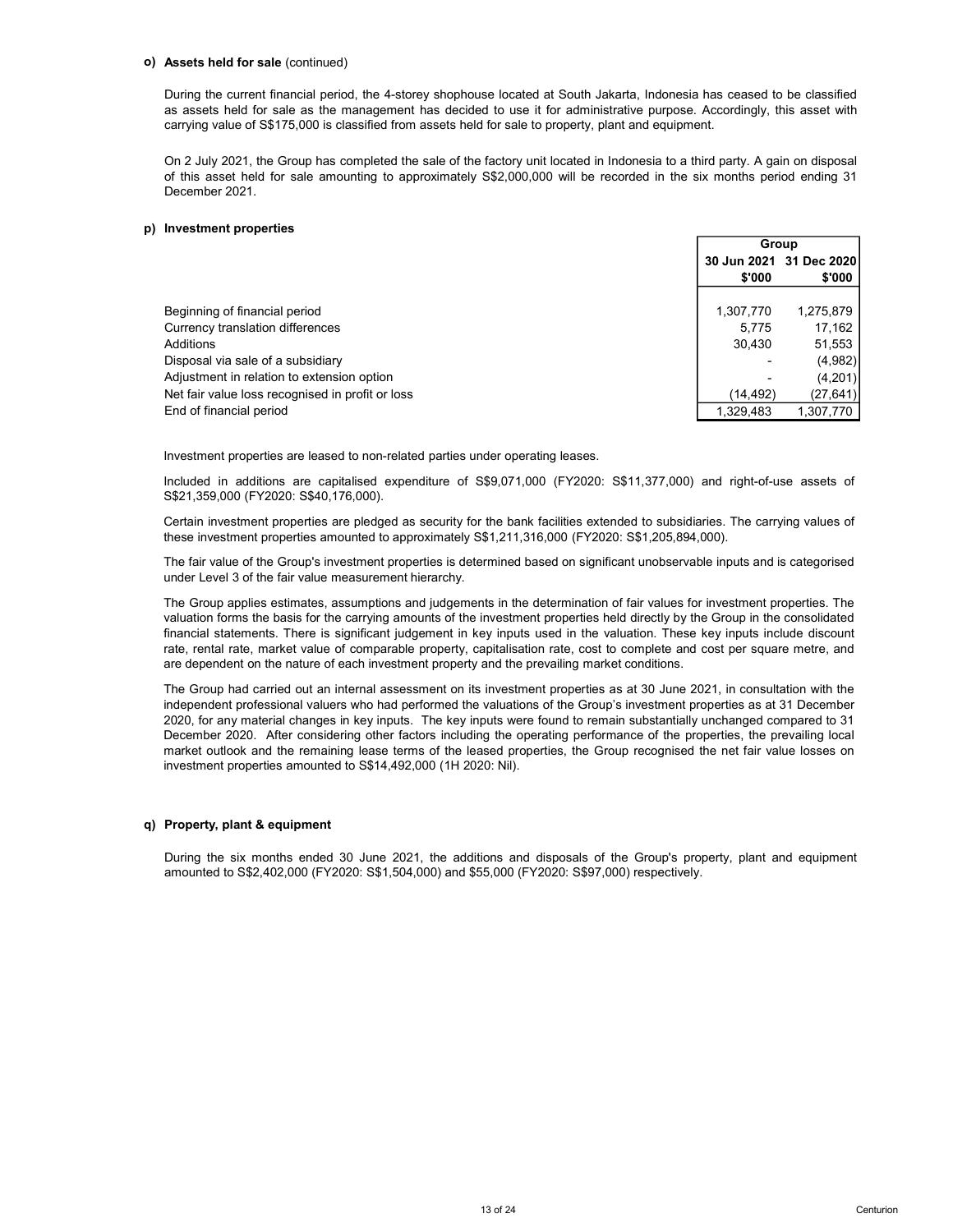# r) Trade and other payables

Trade and other payables<br>Trade payables mainly comprised payables to utilities, suppliers of consumables and services.<br>Trade payables that are aged over 3 months were mainly due to liabilities recognised but under negotiat Trade and other payables<br>Trade payables mainly comprised payables to utilities, suppliers of consumables and services.<br>Trade payables that are aged over 3 months were mainly due to liabilities recognised but under negotiat Trade and other payables<br>
Trade payables mainly comprised payables to utilities, suppliers of consumables and services.<br>
Trade payables that are aged over 3 months were mainly due to liabilities recognised but under negoti Trade and other payables<br>
Trade payables mainly comprised payables to utilities, suppliers of consumables and services.<br>
Trade payables that are aged over 3 months were mainly due to liabilities recognised but under negoti transfer.

| Trade and other payables                                                                                                                                                                                                                                                                                                                                                                         |        |                         |
|--------------------------------------------------------------------------------------------------------------------------------------------------------------------------------------------------------------------------------------------------------------------------------------------------------------------------------------------------------------------------------------------------|--------|-------------------------|
| Trade payables mainly comprised payables to utilities, suppliers of consumables and services.                                                                                                                                                                                                                                                                                                    |        |                         |
| Trade payables that are aged over 3 months were mainly due to liabilities recognised but under negotiation with suppliers<br>over payment or goods/services delivered. Our trade payables were due according to the terms on the relevant contracts. In<br>general, our suppliers grant us a credit term of cash terms of up to 30 days and we settle our payment by cheque or bank<br>transfer. |        |                         |
| The ageing analysis of trade payables based on invoice date is as follows:                                                                                                                                                                                                                                                                                                                       |        |                         |
|                                                                                                                                                                                                                                                                                                                                                                                                  |        | Group                   |
|                                                                                                                                                                                                                                                                                                                                                                                                  |        | 30 Jun 2021 31 Dec 2020 |
|                                                                                                                                                                                                                                                                                                                                                                                                  | \$'000 | \$'000                  |
| Up to 3 months                                                                                                                                                                                                                                                                                                                                                                                   | 2,908  | 2,344                   |
| 3 to 6 months                                                                                                                                                                                                                                                                                                                                                                                    | 193    | 87                      |
| Over 6 months                                                                                                                                                                                                                                                                                                                                                                                    | 265    | 265                     |
|                                                                                                                                                                                                                                                                                                                                                                                                  | 3.366  | 2,696                   |

### s) Borrowings

|      |                                                               |         | Group                   |         | Company                 |
|------|---------------------------------------------------------------|---------|-------------------------|---------|-------------------------|
|      |                                                               |         | 30 Jun 2021 31 Dec 2020 |         | 30 Jun 2021 31 Dec 2020 |
|      |                                                               | \$'000  | \$'000                  | \$'000  | \$'000                  |
| (i)  | Amount repayable in one year or less, or on demand<br>Secured | 47.479  | 29,778                  |         |                         |
|      | Unsecured                                                     |         |                         |         |                         |
|      |                                                               | 22,646  | 42,010                  | 19,046  | 39,850                  |
|      | Sub Total                                                     | 70.125  | 71,788                  | 19.046  | 39,850                  |
| (ii) | Amount repayable after one year<br>Secured                    | 531.470 | 544.434                 |         |                         |
|      | Unsecured                                                     | 145.031 | 138.444                 | 119.293 | 111,022                 |
|      | Sub Total                                                     | 676.501 | 682,878                 | 119,293 | 111,022                 |
|      | Total borrowings                                              | 746.626 | 754.666                 | 138.339 | 150.872                 |

(iii) Details of any collateral

The Group's secured borrowings include bank borrowings. The borrowings are secured by fixed charges over certain bank deposits and investment properties of the subsidiaries.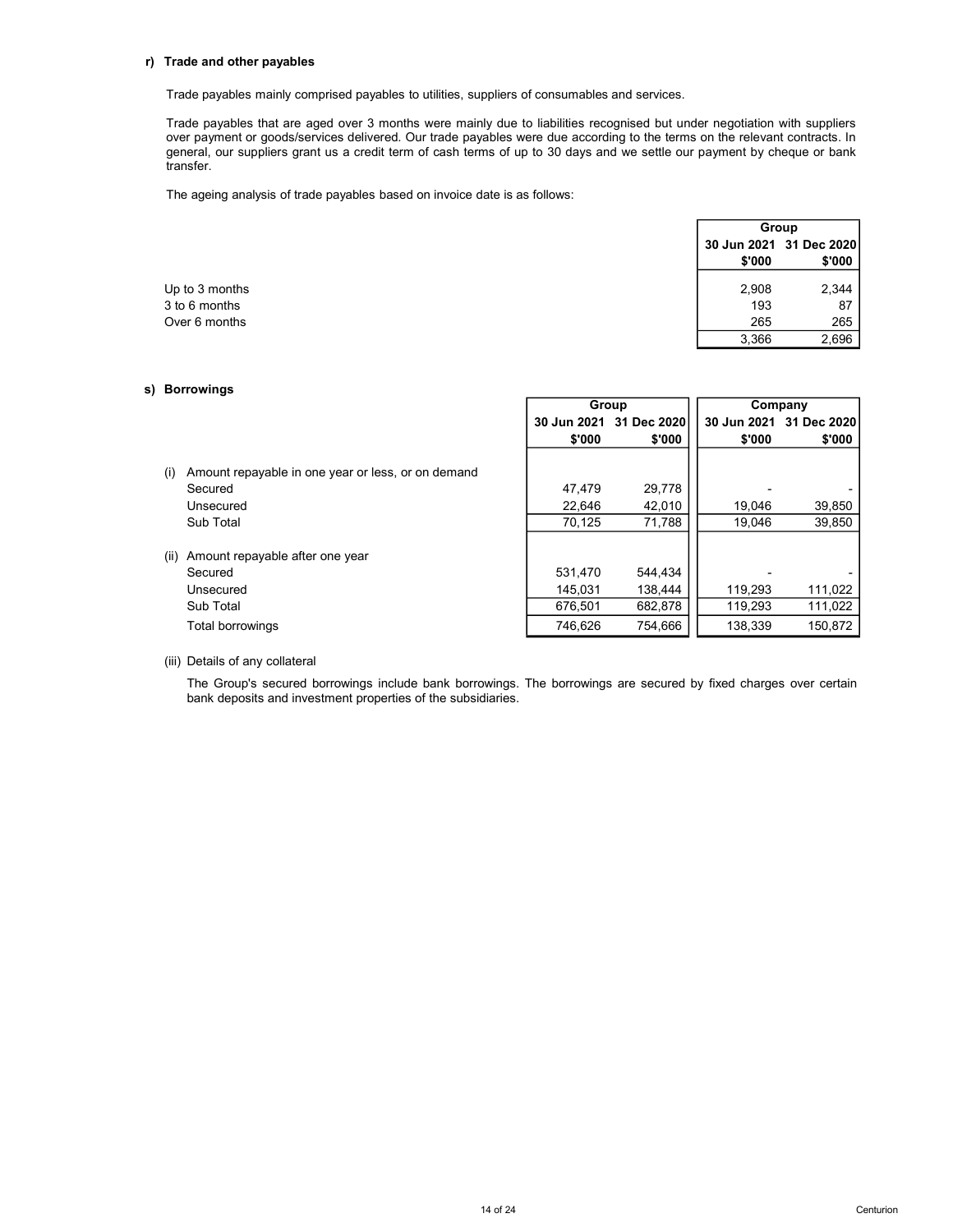### t) Fair value measurement of financial instruments

The Group classifies financial assets measured at fair value using a fair value hierarchy which reflects the significance of the inputs used in making the measurements. The fair value hierarchy has the following levels:

- a) Quoted prices (unadjusted) in active markets for identical assets or liabilities **(Level 1)**;
- b) Inputs other than quoted prices included within Level 1 which are observable for the asset or liability, either directly (i.e. as prices) or indirectly (i.e. derived from prices) (Level 2); and
- c) Inputs for the assets or liability which are not based on observable market data (unobservable inputs) (Level 3)

The following table presents the group's financial assets and financial liabilities measured and recognised at fair value at 30 June 2021 and 31 December 2020 on a recurring basis:

|                                                        | Level 1<br>\$'000 | Level 2<br>\$'000  | Level 3<br>\$'000 |
|--------------------------------------------------------|-------------------|--------------------|-------------------|
| Group                                                  |                   |                    |                   |
| As at 30 June 2021                                     |                   |                    |                   |
| Financial assets, at FVOCI                             | 3,720             |                    |                   |
| Financial assets, at fair value through profit or loss |                   |                    | 24                |
| Derivative financial instruments - liabilities         |                   | 3,765              |                   |
| As at 31 December 2020                                 |                   |                    |                   |
| Financial assets, at FVOCI                             | 6,779             |                    |                   |
| Financial assets, at fair value through profit or loss |                   |                    | 24                |
| Derivative financial instruments - liabilities         |                   | 6,655              |                   |
|                                                        |                   |                    |                   |
|                                                        | Level 1           | Level <sub>2</sub> | Level 3           |
|                                                        | \$'000            | \$'000             | \$'000            |
| Company                                                |                   |                    |                   |
| As at 30 June 2021                                     |                   |                    |                   |
| Financial assets, at FVOCI                             | 3,720             |                    |                   |
| Derivative financial instruments - liabilities         |                   | 299                |                   |
| As at 31 December 2020                                 |                   |                    |                   |
| Financial assets, at FVOCI                             | 6,779             |                    |                   |
| Derivative financial instruments - liabilities         |                   | 516                |                   |

# u) Financial instruments by category

The carrying amount of the different categories of financial instruments are as disclosed on the face of the balance sheet to the financial statements, except for the following:

|                                         | Group   |                         | Company |                         |
|-----------------------------------------|---------|-------------------------|---------|-------------------------|
|                                         |         | 30 Jun 2021 31 Dec 2020 |         | 30 Jun 2021 31 Dec 2020 |
|                                         | \$'000  | \$'000                  | \$'000  | \$'000                  |
|                                         |         |                         |         |                         |
| Financial assets at amortised cost      | 98.371  | 99.084                  | 402.874 | 417,835                 |
| Financial liabilities at amortised cost | 890,422 | 881,280                 | 149.754 | 163,342                 |
|                                         |         |                         |         |                         |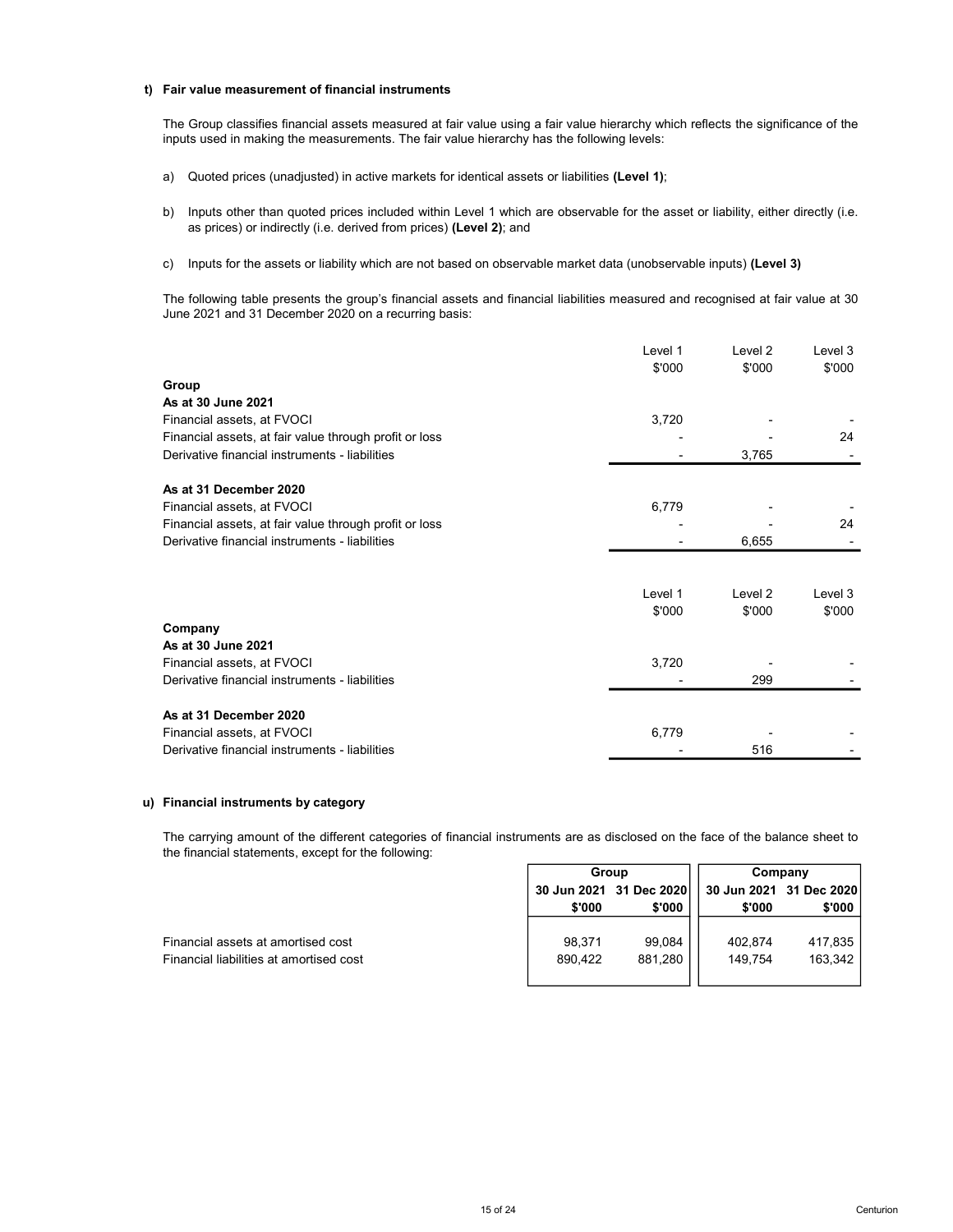### v) Share capital and treasury shares

| Share capital and treasury shares                                                                                                                           |                                    |                                  |                                    |
|-------------------------------------------------------------------------------------------------------------------------------------------------------------|------------------------------------|----------------------------------|------------------------------------|
|                                                                                                                                                             | Company<br>No. of shares<br>issued | Group<br>Share capital<br>\$'000 | Company<br>Share capital<br>\$'000 |
| Share capital<br>Beginning and end of financial period                                                                                                      | 840,778,624                        | 142,242                          | 253,553                            |
|                                                                                                                                                             |                                    |                                  |                                    |
|                                                                                                                                                             |                                    |                                  | Company                            |
|                                                                                                                                                             |                                    | 30 Jun 2021                      | 31 Dec 2020                        |
| Total number of issued shares excluding treasury shares                                                                                                     |                                    | 840,778,624                      | 840,778,624                        |
| All issued ordinary shares are fully paid. There is no par value for these ordinary shares.                                                                 |                                    |                                  |                                    |
| There was no share buy-back since the end of the previous financial year.                                                                                   |                                    |                                  |                                    |
| Share options, warrants and convertibles                                                                                                                    |                                    |                                  |                                    |
| As at 30 June 2021 and 30 June 2020, the Company did not have any employee share option scheme and has no<br>outstanding options, warrants or convertibles. |                                    |                                  |                                    |
| Treasury shares and subsidiary holdings                                                                                                                     |                                    |                                  |                                    |
|                                                                                                                                                             |                                    |                                  | Company                            |
|                                                                                                                                                             |                                    | As at<br>30 Jun 2021             | As at<br>30 Jun 2020               |
|                                                                                                                                                             |                                    |                                  |                                    |

| Company                           |             |  |  |  |  |
|-----------------------------------|-------------|--|--|--|--|
| <b>30 Jun 2021</b><br>31 Dec 2020 |             |  |  |  |  |
| 840,778,624                       | 840,778,624 |  |  |  |  |

# Share options, warrants and convertibles

# Treasury shares and subsidiary holdings

| Company     |             |  |
|-------------|-------------|--|
| As at       | As at       |  |
| 30 Jun 2021 | 30 Jun 2020 |  |
|             |             |  |
|             |             |  |
|             |             |  |
|             |             |  |
| 0%          | 0%          |  |
|             |             |  |

# w) Purchase, sales or redemption of the Company's listed securities and sales, transfer, cancellation and/or use of treasury shares and subsidiary holdings

There was no purchase, sales or redemption of the Company's listed securities and sales, transfer, cancellation and/or use of treasury shares and subsidiary holdings during the period ended 30 June 2021 except that the fixed rate notes due 2022 of the aggregate outstanding principal amount of S\$12,250,000 were fully redeemed by the Company at 100 per cent of the said principal amount together with the interest accrued thereof, on 1 February 2021.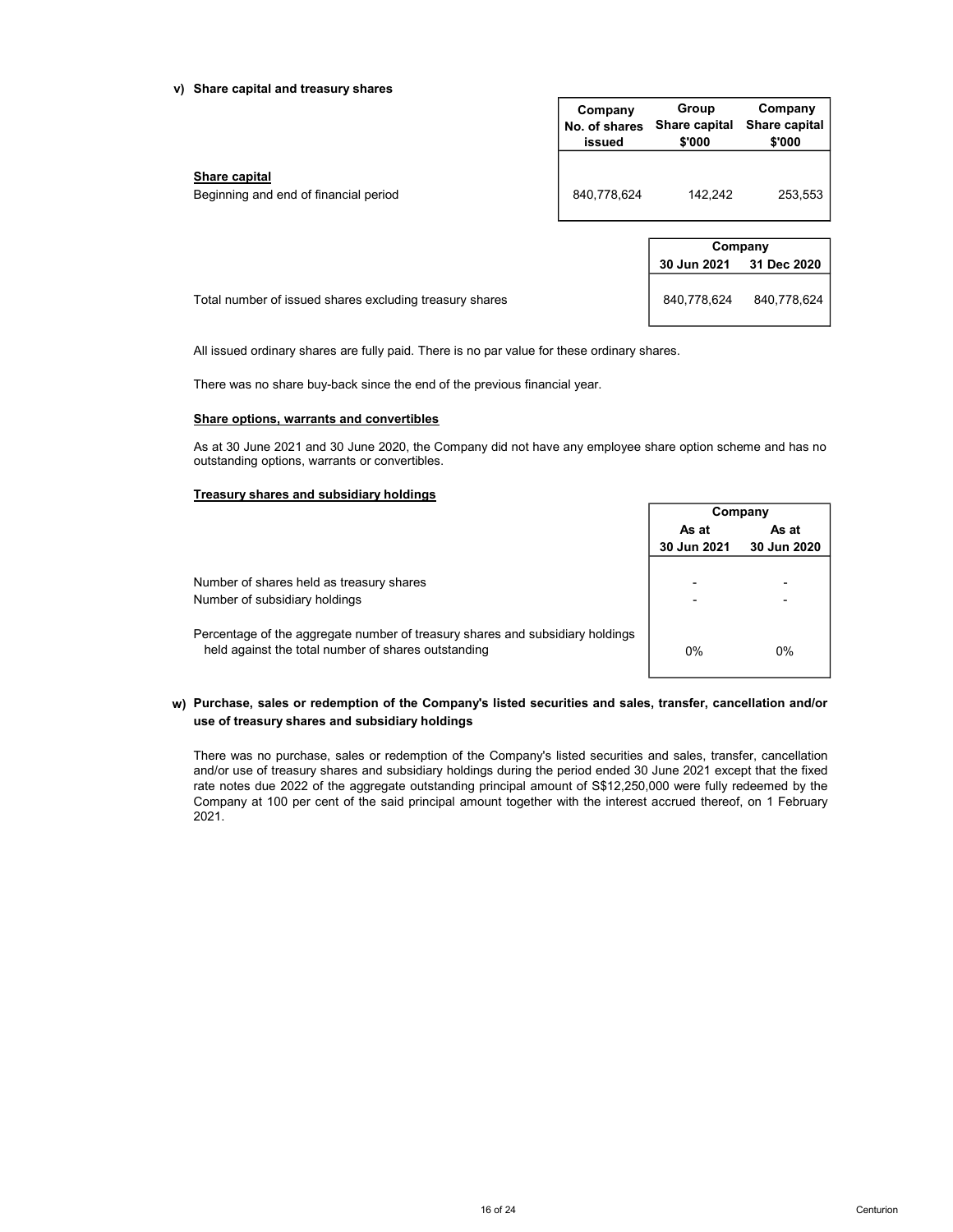# 8. Group Performance Review

Group Performance Review<br>A review of the performance of the group, to the extent necessary for a reasonable understanding of the group's<br>business. It must include a discussion of the following:<br>(a) any significant factors Group Performance Review<br>A review of the performance of the group, to the extent necessary for a reasonable understanding of the group's<br>business. It must include a discussion of the following:<br>reported on, including (wher Group Performance Review<br>A review of the performance of the group, to the extent necessary for a reasonable understanding of the group's<br>business. It must include a discussion of the following:<br>(a) any significant factors Group Performance Review<br>A review of the performance of the group, to the extent necessary for a reasonable understanding of the group's<br>business. It must includie a discussion of the following:<br>reported on, including (wh

Group Performance Review<br>A review of the performance of the group, to the extent necessary for a reasonable understanding of the group's<br>business. It must include a discussion of the following:<br>(a) any significant factors Group Performance Review<br>A review of the performance of the group, to the extent necessary for a reasonable understanding of the<br>business. It must include a discussion of the following:<br>(a) any significant factors that aff Group Performance Review<br>
A review of the performance of the group, to the extent necessary for a reasonable understanding of the group's<br>
business. It must include a discussion of the following:<br>
(a) any significant fact Group Performance Review<br>
A review of the performance of the group, to the extent necessary for a reasonable understanding of the group's<br>
business, it must include a discussion of the following:<br>
(a) any significant facto **Group Performance Review**<br>A review of the performance of the group, to the extent necessary for a reasonable understanding of the group's<br>business. It must including (where applicable) seasonal or cyclical factors; and<br>re **Group Performance Review**<br>A review of the performance of the group, to the extent necessary for a reasonable und<br>business. It must include a discussion of the following:<br>(a) any significant factors that affected the turn

Group Performance Review<br>A review of the performance of the group, to the extent necessary for a reasonable understanding of the group's<br>business. It must include a discussion of the following:<br>
(a) any significant factor Group Performance Review<br>A review of the performance of the group, to the extent necessary for a reasonable understanding of the group's<br>business. It must include a discussion of the following:<br>(a) any significant factors Group Performance Review<br>A review of the performance of the group, to the extent necessary for a reasonable understanding of the group's<br>Naivay significant factors that affected the turbuney costs, and annings of the grou **Group Performance Review**<br>A review of the protonnance of the group, to the extent necessary for a reasonable understanding of the group's<br>A review of the performance of the filested the turnover, costs, and earnings of t Group Performance Review<br>A review of the proton ance of the group, to the extent necessary for a reasonable understanding of the group's<br>A review of the performance of the formular charge of the group for the current fina Group Performance Review<br>A review of the protonnance of the group, to the extent necessary for a reasonable understanding of the group's<br>A review of the performance of the following:<br>
(a) any significant factors that affe

**Group Performance Review**<br>A review of the protonness of the group, to the extent necessary for a reasonable understanding of the group's<br>A review of the performance of 66 the different the forest and earnings of the grou **Group Performance Review**<br>A review of the performance of the group, to the extent necessary for a reasonable understanding of the group's<br>business. It must include a discussion of the following:<br>
(a) any significant fact Group Performance Review<br>A review of the protomance of the group, to the extent necessary for a reasonable understanding of the group's<br>A review of the performance of the different different control control control control **Group Performance Review**<br>A review of the performance of the group, to the extent necessary for a reasonable understanding of the group's<br>business. It must include a discussion of the following:<br>Compared on, including wh **Group Performance Review**<br>A review of the performance of the group, to the extent necessary for a reasonable understanding of the group's<br>A network of the performance of the following costs, and samings of the group for t

Group Performance Review<br>A review of the protomate of the group, to the octent necessary for a reasonable understanding of the group's<br>A review of the proformance of the defined the surrower, costs, and sarnings of the gro A retrieve of the performance of the group, to the extends the reduction in Group is the property of the group for the group of the group for the group for the group for the current financial period (a) any significant fac business. It must including define the following:<br>
(a) any significant factors that affected the turnovir, costs, and earnings of the group for the current financial period<br>
(b) any material factors that affected the turno (a) any significations that differed to the universe; costs, and earnings of the group for the current financial period (b) any material factors that affected the crass flow, working capital, assets or liabilities of the reported on, including (where applicable) seasonal or cyclical factors; and<br>the mandal period of period of the case of the case of the million in the million in the million in the case of the group during the case of the g (b) any material factors that affected the cash flow, working capital, assets or liabilities of the group during the current<br>
(a) Half year review - 1H 2021 vs 1H 2022<br>
(heliabilityear ended 30 June 2020 (\*1H 2020\*), the G financial period reported on<br>
(in the half year review - 1H 2021 vs 1H 2022)<br>
(in the half year ended 30 June 2021 (\*1H 2020\*), the Group's revenue reduced by 3% to S\$64.7 million, form S\$66.6 million in the<br>
half half yea Singapore. In the half year ended 30 June 2021; (1H 2021?), the Group's revenue reduced by 3% to \$\$84.7 million, from S\$66.6 million in the half year ended 30 June 2020 (1H 2020?), while net profit from core business operators was \$\$ In the half year ended 30.0 June 2022 (1+1 2022), the Groups revenue reduced by 3% to 58%47 million, in m S666 and million in the specific state Development Corporation and the United Nington Theorem Selangor and the Unite half wear ended to June 2020 (\*IH 2020), while net profit from core business operations was \$\$24.0 million, an increase of<br>S\$72.000 year-on-year.<br>The lower Brounds was mainly altholdable to lower cocopancy in the Group's s The Grown Errowine was mainly attitutaties to look mone cocupany in the Group's atudent accompany in the System of the CoVID-19 pandemic on international travel.<br>Australia's state botted by the first reduced to both intern and the United Kingdom ("UK") due to the impact of the COVID-19 pandemic on international trevel to contain the setted of COVID-19, and universities probable to state include the setting probable to the setting corresponde Australia's state borders were closed to both international and interstate travel to contain the spread of CO<br>photed to delivering course in a blended mode, via a mix of face-to-face and online teaching. As a resume<br>proced pivoted to delivering courtes in a blended mode, via a mix of face-to-face and othine teaching. As a result, the average financial population of the experimental the experimental the experimental three than turn affected t accomency in Australia was 27% for H1 2021, as compared to 68% in H1 2020. The COVID-19 pandemic also disrupted travels in the impairment of the internet internet and pandemic state of the internet internet in the impairme average financial occupancy rate of 66% for 1H 2021 as compared to 74% in the same period last year.<br>In Singapore, the revenue for Purpose-BMill Workers Accommodation ("PBWAY) excluding the three operational Quick Build<br>Do In Singapore, the revenue for Purpose-Built Workers Accommodation ("PBWA) excluding the three operational Quick Build Decreased decreased by S\$1.9 million to S\$11.3 million to S\$11.3 million to S\$11.9 million to S\$1.9 mill nomitories ("GBDs") had reduced, as occupancy declined from 99% in 1H 2020 to 82% in<br>Domittories ("GBDs") had reduced, as occupancy declined from 99% in 1H 2020 to 82% in<br>Society and the load reduced in foreign worker numb shifted doe to a reduced non foreign worker numbers as some had returned to the nonmetowns allter the million of companying the profit of associated companying the million of a reduced by the intermediate the million to th nocktowns in 32 cz202. In accion, some companes sought attentive housing allowed by the government to the interesting in the interesting in the interesting in the interesting in the interesting in the interesting in the in The reduction in Group revenue was miligated by revenue contributions from the two QBDs, Westlite Kranji Way, and Westlite Tusts<br>Westme 2, that sommerted ye nations "Ho 2000", excepted by the reside and a Siz 2 mail on man internal assessment in coup in even methods by the endomediation with the works. Juestice Manyi way, an experiment the internal assessment of the internal assessment of the internal assessment of the internal assessment of Neurla 2, and Normancial years financial year environmental properties in and Advisor and the User and Normancial year environmental years of the Stationary and the Group's investment properties and the advisor in the Grou

2020.

(all plug to the Crossing of the Crossing of the Crossing context and the Crossing interactions in relation to the Crossing properties in the Group's and the Crossing Context and the Group's level and the Section of the Se Leases. services delivered in the 3 operational QBDs and management fee income from two Factory-Converted Workers Domittions in Malaysia, revenue of FPMW improved 24% despite and coalised Movement Control Orders to curb the spead Singapore.<br>In Malaysia, revenue for PBWA improved 24% despite nationwide and localised Movement Control Orders to curb the specal of COVD-19.<br>Jaya, he workers accommodation potentions has a from Selato Phete Development Co In Malaysia, rovenus for PBWA improved 24% despte nationwide and focalised Movement Contors to curb the superad of DCMW. The Group's resulting the adjustment Contors to curb the superador (COVID-19. The Group's gross profi in Normal assessment in consultation with the independent was a local movement Corporation (TWMS), Westlite-PASS Passing<br>To OND the Scalar of Ferman Movement and temperature and beneficient Corporation (TWMS), Westlite-PAS Covid-12 — Extualing the interpretension assess that necessibly, the Group's restanting to the comparison of the SVMS in the SVMS in the DVMS in the DVMS in the DVMS in the DVMS in the DVMS in the DVMS in the setting up of 2020.<br>With Group's gross profit reduced by 10% year-on-year, from \$348.1 million in 1H 2020 to \$34.3.5 million in 1H 2021 mainly due to<br>lower revenue and higher costs incurred from the setting up of new operating and manag The Group's gross profit reduced by 10% year-on-year, from \$\$4.8.1 million in 1H 2020 to \$\$43.5 million in Singspore and Malpher costs incurred from the setting up of new operating and managed sites for work<br>Singspore and lower revenue and higher ocels incurred from the selting up of new operating and managed sites for workers' eccommodation in Singapore and Maleysia, the core gainst from core gains as compared to an allowance of S\$1.4 mill Singapore and Malaysia.<br>
Singapore and Malaysia<br>
other gains (losses) increased by \$81.4 million, largely due to a witle back of trade and other receivables of \$980,000 in 1H 2021<br>
other gains (losses) increases reduced by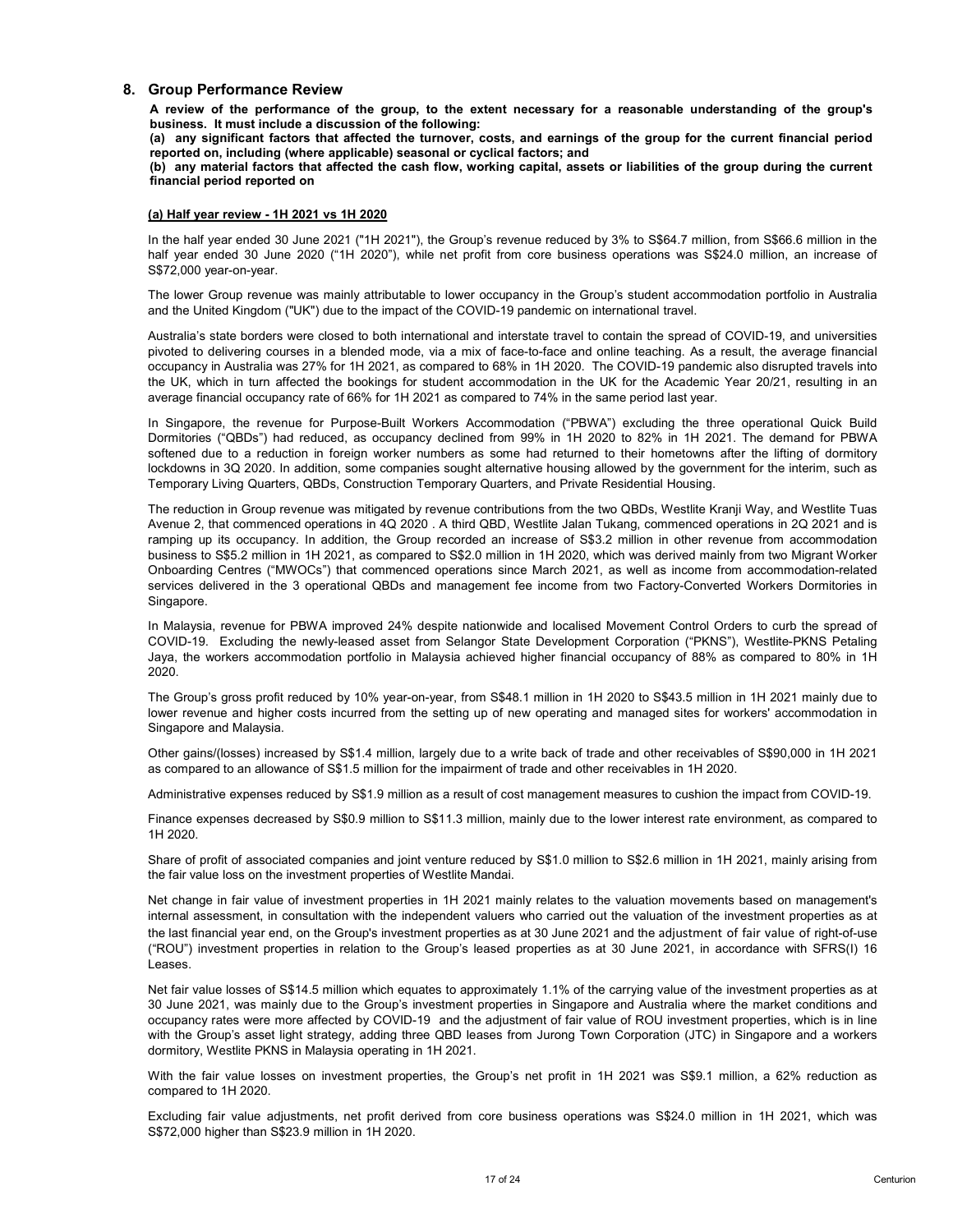### Assets **Assets**

(b) Review of Group Balance Sheet<br>Assets<br>Cash and bank balances reduced by S\$4.8 million to S\$79.1 million as at 30 June 2021, largely due to the redemptio<br>remaining fixed rate notes due 2022 issued by the Company ("Series (b) Review of Group Balance Sheet<br>Assets<br>Cash and bank balances reduced by S\$4.8 million to S\$79.1 million as at 30 June 2021, largely due to the redemption of the<br>remaining fixed rate notes due 2022 issued by the Company (b) Review of Group Balance Sheet<br>Assets<br>Cash and bank balances reduced by S\$4.8 million to S\$79.1 million as at 30 June 2021, largely due to the redemption of the<br>remaining fixed rate notes due 2022 issued by the Company

(b) Review of Group Balance Sheet<br>Assets<br>Cash and bank balances reduced by S\$4.8 million to S\$79.1 million as at 30 June 2021, largely due to the redemption of the<br>Framining fixed rate notes due 2022 issued by the Company (b) Review of Group Balance Sheet<br>Assets<br>Cash and bank balances reduced by S\$4.8 million to S\$79.1 million as at 30 June 2021, largely due to the redemption of the<br>Cash and bank balances reduced by S\$2.8 million, mainly ar (b) Review of Group Balance Sheet<br>
Assets<br>
Cash and bank balances reduced by S\$4.8 million to S\$79.1 million as at 30 June 2021, largely due to<br>
remaining fixed rate notes due 2022 issued by the Company ("Series 004 Note") (b) Review of Group Balance Sheet<br>Assets<br>Cash and bank balances reduced by S\$4.8 million to S\$79.1 million as at 30 June 2021, largely due to the redemption of the<br>remaining fixed rate notes due 2022 issued by the Company **iD) Review of Group Balance Sheet**<br>Cash and bank balances reduced by \$\$4.8 million to \$\$79.1 million as at 30 June 2021, largely due to the redemption of the<br>remaining fixed rate notes due 2022 issued by the Company ("Ser (b) Review of Group Balance Sheet<br>Assets<br>Cash and bank balances reduced by SS4.8 million to S\$79.1 million as at 30 June 2021, largely due to the redemption of the<br>remaining fixed rate rotes due 2022 issued by the Company (b) Review of Group Balance Sheet<br>
Assets<br>
Cash and bank balances reduced by S\$4.8 million to S\$79.1 million as at 30 June 2021, larget<br>
Cash and bank balances reduced by S\$4.8 million to S\$79.1 million as at 30 June 2021, (b) Review of Group Balances reduced by S\$4.8 million to S\$79.1 million as at 30 June 2021, largely due to the redemption of the Cash and thank balances reduced by S\$2.8 million, to S\$70.1 million as at 30 June 2021, large (b) Review of Group Balance Sheet<br>Assets<br>Cash and bank balances reduced by S\$4.8 million to S\$79.1 million as at 30 June 2021, largely due t<br>Cash and bank balances reduced by S\$4.8 million to S\$79.1 million as at 30 June 2 (b) Review of Group Balance Sheet<br>Assets<br>Cash and bank balances reduced by S\$4.8 million to S\$79.1 million as at 30 June 2021, largely due t<br>Cash and bank balances reduced by S\$4.8 million to S\$79.1 million as at 30 June 2 The Group Balance sheet<br>
Assets<br>
Cash and bank balances reduced by S\$4.8 million to S379.1 million as at 30 June 2021. largely due to the redemption of the<br>
remaining fixed rate notes due 2022 issued by the Company ("Serie

(b) Review of Group Balance Sheet<br>Assets<br>Assets<br>Assets<br>To and bank balances reduced by S\$4.8 million to S379.1 million as at 30 June 2021, largely due to the redemption of the<br>Firancial tassets, at fair value through other **(b) Review of Group Balance Sheet**<br>Assets<br>Cash and bank balances reduced by S\$4.8 million to S379.1 million as at 30 June 2021, largely due to the redemption of the<br>cremaining floof rate notion due 2022 issued by the Comp (b) Review of Group Balance Sheet<br>Cash and bank balances reduced by S\$4.8 million to S379.1 million as at 30 June 2021, largely due to the redemption of the<br>cash and bank balances reduced by S\$4.8 million, mainly arising f (b) Review of Group Balance Sheet<br>Assets<br>Ccan and bank balances reduced by S\$4.8 million to S379.1 million as at 30 June 2021. largely due to the redemption of the<br>remaining fixed rate notes due 2022 issued by the Company (b) Review of Group Balance Sheet<br>Assets<br>Scash and bank balances reduced by S\$4.8 million to S379.1 million as at 30 June 2021, largely due to the redemption of the<br>Cream and plant dear necessariles increased by S\$2.8 mill (b) Review of Group Balance Sheet<br>Assets<br>Cash and bank balances reduced by S\$4.8 million to S\$79.1 million as at 30 June 2021, large<br>maining fixed rate notes due 2022 issued by the Company ("Series 004 Note") of S\$12.25 mi Assets<br>Cash and bank balances reduced by S\$4.8 million to S379.1 million as at 30 June 2021, largely due to the redemption of the<br>remaining fixed rate noise due 2022 issued by the Company ("Series 004 Note)" of S\$12.25 mil Trade and other receivables increased by S\$2.8 million, mainly arising from the new operations started in QBDs and MWOCs.<br>Financial assets, at fair value through other comprehensive income, reduced by S\$3.1 million due to Financial assets, at fair value through other comprehensive income, reduced by S\$3.1 million due to fixed income investments which had been mantined.<br>Investment properties increased by S\$21.7 million largely due to the add which had been matured toreased by \$\$21.7 million largely due to the additions of right-of-use assets in Westlite Jalan Tukang OBD<br>Investment properties increased by \$\$21.7 million largely due to the additions of right-of-Investment properties increased by \$\$21.7 million largely due to the additions of right-of-use assets in Singapore of \$221.4 million, Westlite Tampoi PBWA under devicoment in Malayisia and the PBSA<br>South under asset entanc CSTATION THE TREAT THE STATE INTERTMATIVE THE STATE IS THE STATE OF THE STATE IS THE STATE IS THE STATE IS THE STATE IS THE STATE IS THE STATE IS THE STATE IS THE STATE IS THE STATE IS THE STATE IS THE STATE IS THE STATE I Lease liabilities increased by S\$15.1 million to S\$110.2 million mainly due to the commencement of Westlite Tukang QBD lease<br>Borrowings & Gearing<br>The Group's borrowings reduced from S8754.7 million to S\$28.8 million, large If On TH 2021, the Group and a both the meaning activities and S\$2.48.6 million, largely due to the redemption of the Series 004 Notes.<br>The Group's borrowings reduced from S\$754.7 million to S\$74.6.6 million, largely due t **Borrowings & Gearing**<br>The Group's borrowings reduced from S\$754.7 million to S\$746.6 million, largely due to the redemption<br>As at 30 June 2021, the Group had net current liabilities of \$5.25.5 million. The Group currently The Group's borrowings reduced from S3754.7 million to S\$746.6 million, largely doe to the redemption of the Series 004 Notes.<br>As at 30 June 2021, the Group had net current liabilities of S\$22.5 million. The Group currentl mo cockey solventrage locucion of locucions of the Control of the Control manning of the Control manning of the Control manning of the Control manning of the Control manning facilities of S\$28.5 million. The Group currentl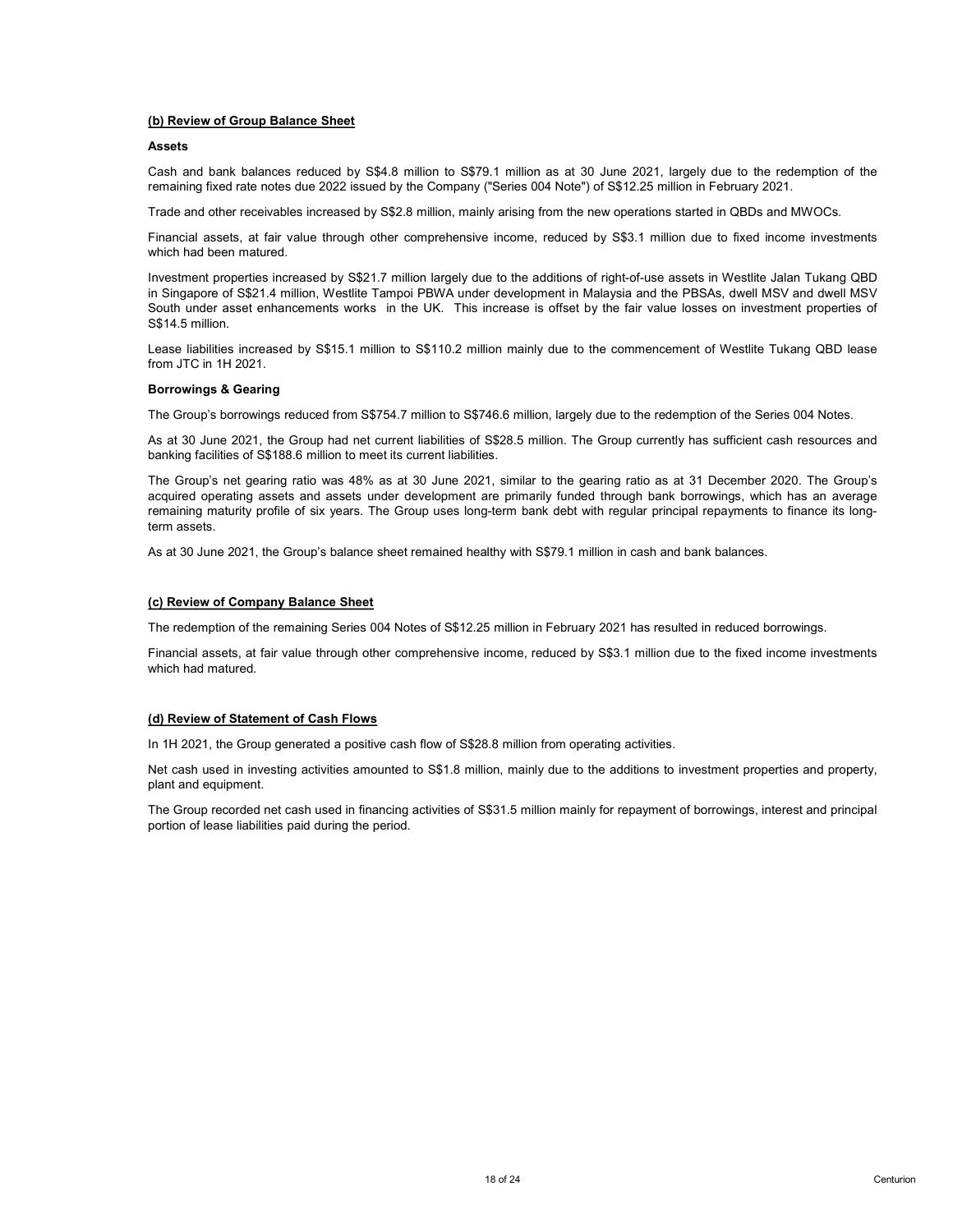# 9. (a) Earnings per share

|                                                                                                                                                                                                                                                 |                         |             |             | Group                   |  |
|-------------------------------------------------------------------------------------------------------------------------------------------------------------------------------------------------------------------------------------------------|-------------------------|-------------|-------------|-------------------------|--|
|                                                                                                                                                                                                                                                 |                         |             | 1H 2021     | 1H 2020                 |  |
| Net profit attributable to equity holders of the<br>Company (S\$'000)                                                                                                                                                                           |                         |             | 8,735       | 21,005                  |  |
| Net profit from core business operations attributable<br>to equity holders of the Company (S\$'000)                                                                                                                                             |                         |             | 20,384      | 21,005                  |  |
| Weighted average number of ordinary shares<br>outstanding for basic earnings per share ('000)                                                                                                                                                   |                         |             | 840,779     | 840,779                 |  |
| Earnings per ordinary share:                                                                                                                                                                                                                    |                         |             |             |                         |  |
| (i) Basic earnings per share (cents)                                                                                                                                                                                                            |                         |             | 1.04        | 2.50                    |  |
| (ii) Diluted earnings per share (cents)                                                                                                                                                                                                         |                         |             | 1.04        | 2.50                    |  |
| Earnings per ordinary share based on core business operations:                                                                                                                                                                                  |                         |             |             |                         |  |
| (i) Basic earnings per share (cents)                                                                                                                                                                                                            |                         |             | 2.42        | 2.50                    |  |
| (ii) Diluted earnings per share (cents)                                                                                                                                                                                                         |                         |             | 2.42        | 2.50                    |  |
|                                                                                                                                                                                                                                                 |                         |             |             |                         |  |
| Net asset value                                                                                                                                                                                                                                 | Group                   |             |             | Company                 |  |
|                                                                                                                                                                                                                                                 | 30 Jun 2021 31 Dec 2020 |             |             | 30 Jun 2021 31 Dec 2020 |  |
| Net asset value per ordinary share (see note below)                                                                                                                                                                                             | 73.95 cents             | 72.03 cents | 34.24 cents | 33.20 cents             |  |
| Note:<br>The Group's and Company's net asset value per ordinary share is calculated based on the Company's total number of issued<br>shares (excluding treasury shares) of 840,778,624 ordinary shares as at 30 June 2021 and 31 December 2020. |                         |             |             |                         |  |

# (b) Net asset value

|                                                     |                         | Group       | Company                 |             |
|-----------------------------------------------------|-------------------------|-------------|-------------------------|-------------|
|                                                     | 30 Jun 2021 31 Dec 2020 |             | 30 Jun 2021 31 Dec 2020 |             |
|                                                     |                         |             |                         |             |
| Net asset value per ordinary share (see note below) | 73.95 cents             | 72.03 cents | 34.24 cents             | 33.20 cents |

# Note: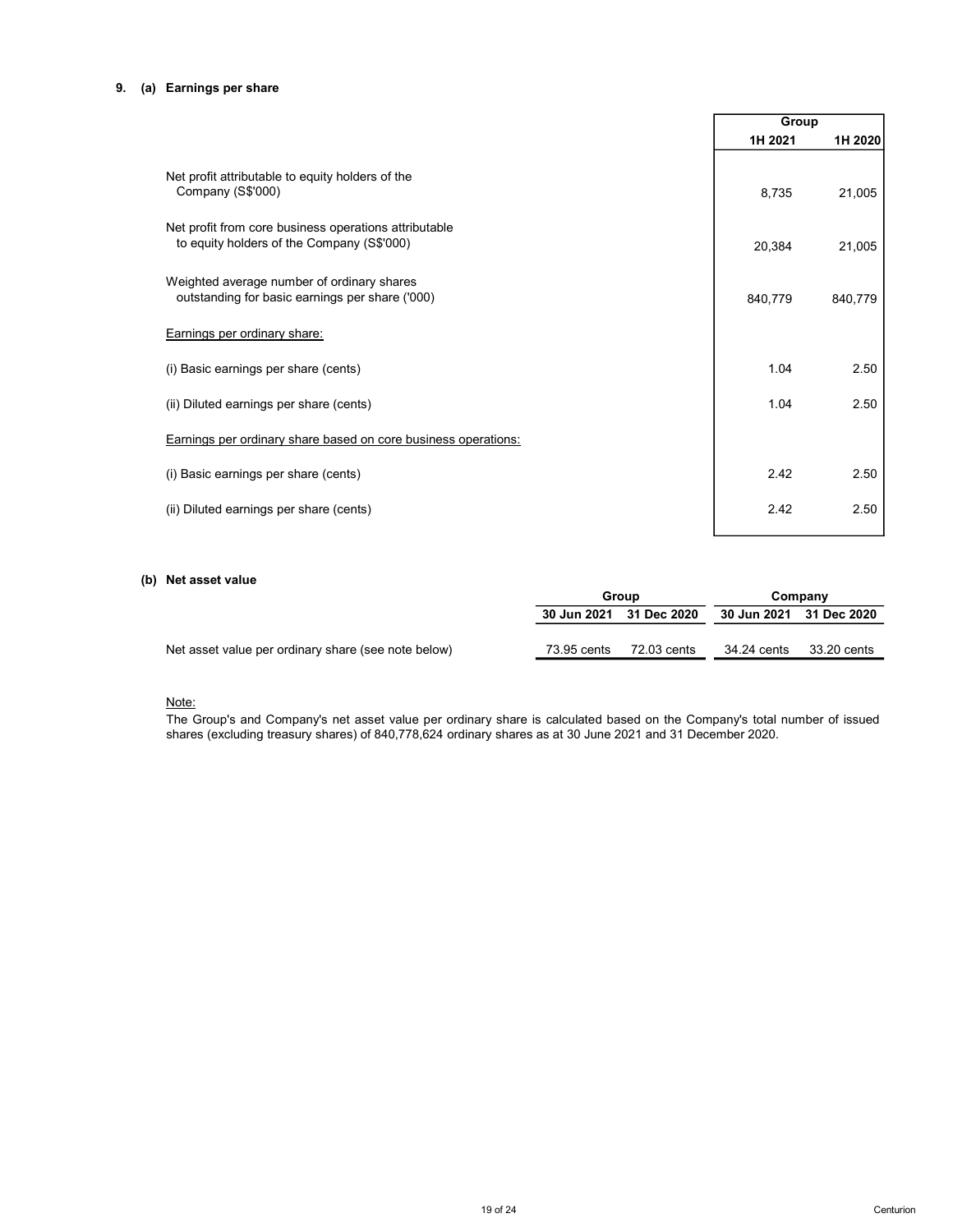10. A commentary at the date of the announcement of the significant trends and competitive conditions of the<br>industry in which the group operates and any known factors or events that may affect the group in the next<br>repor A commentary at the date of the announcement of the significant trends and competitive conditions of the<br>industry in which the group operates and any known factors or events that may affect the group in the next<br>reporting A commentary at the date of the announcement of the significant trends and competitive conditions of the<br>industry in which the group operates and any known factors or events that may affect the group in the next<br>reporting A commentary at the date of the announcement of the significant trends and competitive conditions of the industry in which the group operates and any known factors or events that may affect the group in the next reporting A commentary at the date of the announcement of the significant trends and competitive conditions of the<br>industry in which the group operates and any known factors or events that may affect the group in the next<br>As at 30 J A commentary at the date of the announcement of the significant trends and competitive conditions of the<br>industry in which the group operates and any known factors or events that may affect the group in the next<br>reporting

### Singapore

A commentary at the date of the announcement of the significant trends and competitive<br>
A commentary in which the group operates and any known factors or events that may affect the greporting period and the next 12 months<br> A commentary at the date of the announcement of the significant trends and competitive conditions of the<br>Industry in which the group operates and any known factors or events that may affect the group in the next<br>reporting A commentary at the date of the announcement of the significant trends and competitive conditions of the<br>Industry in which the group operates and any known factors or events that may affect the group in the next<br>reporting A commentary at the date of the announcement of the significant trends and competitive conditions of the<br>motatry in which the group operates and any known factors or events that may affect the group in the next<br>exporting p A commentary at the date of the announcement of the significant trends and competitive conditions of the<br>Industry in which the group operates and any known factors or events that may affect the group in the next<br>responsing A commentary at the date of the announcement of the significant trends and competitive conditions of the<br>mdustry in which the group operates and any known factors or events that may affect the group in the next<br>exponenting A commentary at the date of the announcement of the significant trends and competitive conditions of the direction properting period and the group constras and strong the product of an expanded portfolio of 35 operational **A commentary at the date of the announcement of the significant trends and competitive conditions of the inductry in which the group operators and any known factors or events that may affect the group in the next reportin** A commentary at the date of the announcement of the significant trends and competitive conditions of the incorporation provides the end any known factors or events that may affect the group in the next eporation projection A commentary at the date of the announcement of the significant trends and competitive conditions of the induction in which the group operations and the proporting period and the provisions and subsets and subsets are expe A commentary at the date of the announcement of the significant trends and competitive conditions of the indepty in which the group in practes and any known factors or events that may affect the group in the next respectiv A commentary at the date of the announcement of the significent trends and competitive conditions of the indetery in which the group operation and any known factors or events that may affect the group in the next experime A commentary at the date of the announcement of the significant trends and competitive conditions of the motions of the motions of the construction, marine and process in a marine motion and the motion and the motion and t A commentary at the date of the announcement of the significant trends and competitive conditions of the mediatory in which the group operates are gradual spectral as vaccination represents that may affect the group in the A commentary at the date of the announcement of the significant trends and competitive conditions of the model<br>motivary in which the group operates and any known factors or events that may affect the group in the next<br>As a A commentary at the date of the announcement of the significant trends and competitive conditions of the depotition provides and any known factors or events that may affect the group in the next<br>respecting period and the p . reporting penod and the next 12 months<br>As at 30 June 2021, Centurion operates a diversified portfolio of 35 operational purpose-built workers and student<br>accommodation assets ("PBWA" and "PBSA" respectively), comprising 76 As at 30 June 2021. Centurion operates a diversified portfolio of 35 operational purpose-built workers and student<br>accommodation assets ("PBWA", and "PBSA" respectively), compraising 76,868 beats diversified across Singapo As a 30 June 2021. Communion persistes a diversified persion of 35 operational purpose-built workers and student a<br>Successive Commodation assets ("PBWA" and "PBSA" respectively), comprising 76.968 beds diversified across S accommodation assets (PBNW-1 and "PBSA" respectively), comprising 76,968 bests diversified across Singapore,<br>Malaysia, Australia, South Korea, the United Kingdom ("UK") and the United States ("US").<br>
Workers Accommodation<br> Malaysia, Australia, South Korea, the United Kingdom ("UK") and the United States ("US").<br>Workers Accommodation<br>
Singspore<br>
The Group operatios (girlt Purpose Built Worker Accommodation ("PBWA"), including five Purpose-Bui Workers Accommodation<br>
Singapore<br>
Singapore Singapore Singai Worker Accommodation ("PBWA"), including five Purose-Built Domitoire<br>
("RBCs"), order was Common Singapore Singai Domitoire ("CBDa"), with an only and Amenities lation ("PBWA"), including five Purpose-Built Dormitories<br>rotximately 34,000 bels in Singapore. Excluding QBDs, the<br>If last year to an average of 82% for 1H 2021 underpinned<br>yin occupancy during the first half of 2021 was **Notices According conditions for the Communited States according to Propose-Built Domitions for the Computer The Group operations of the Computer CRD of the Computer CRD of the Computer of the Computer of the Computer of** Singapore<br>
The Group operates eight Purpose Built Worker Accommodation ("PBWA"), including five Duripose-Built Domitories<br>
("PBDs") and three Quick-Build Domitories ("QSDs"), with approximately 34,000 beds in Singapore. Ex compression eigentif Purpose Built Worker Accommodation ("PBWA"), including five Purpose-Built Domitionis (1980") and three Quick-Build Domitions ("QBDs"), with approximately 34, 000 beds in Singapoo. Excluding QBDs, the A The Group operation is the tyropes built Worker Accommodation ("PBNW), including the Purpose-Built Dominores During the Society of High Version of the Society of High Version of the Society of Sector High Version of the So (PBDs<sup>2</sup>) and three Quick-Build Dormitoires ("QBDs<sup>2</sup>), with approximately 34,000 beds in Singapore. Excluding QBDs, the new pipeline beds from the new pipeline beds from the new pipeline of the new pipeline of the new pi

## Malaysia

If mandied coupancy for the PBDs recent form 79% as at the end of tast year to an avevage of 82% for 1H 2021, underpined to compense the end of this year. In a wearance of competent of the chemical of the mposition of the by a calibrated return of migrant workers. However, the recovery in occurancy during the first half of 2021 was affect the cocouparoty in the spead of COVID-19 and its variants, thus resulting in an average find<br>the imposi Its portnölo by asset-light means: We QEUS compressing (2.32) bees, namely westlite Krahil Way and<br>Ayenue 2, commenced operations towards the end of 4Q 2020 and have ramped up healthilly over 1<br>QBD comprising 3.420 beds, W QBD completing 4.202 beds, Westlie Jank Tukeng . commenced operations in 20 2021 and is in the process of ramping<br>up its occupancy. A fourth CBD, Westlie Jians South Beolevard, comprising 628 beds, is expected to commence<br> up its occupancy. A fourth GBD, Westlie Tuas South Boulevard, comptising 628 best, is expected to commence appearing in the operator of the workers and process induction, then an content of the workers and proporting the c operations in 4Q 2021. Due to travel restrictions, there is currently an acute shortepe of migrany workers manpower in<br>supporting the construction, marine and process industries. Demand for the workers accommodation in Sin supporting the construction, marine and process industries. Demand for the workers accommodation in Singapore is the maispace is the main of the main of the main of the main of the main of the main of the main of the main expected to improve when restrictions are gradually lifted as vaccination rates in Singapore reach the targeted level. The Government of thus the single power that the target level. The Government and anounced that an adju ondy bits. heather to entire accept that in Communited Samplet and public health resilience, for which the Government has amounced that an adjustment period will<br>alarysia and public health resilience, for which the Governm Malaysia<br>
Malaysia coefficion perades approximately 37,000 beds arcoss eight PBWA assets in Johor, Penang and Selangor. Excluding the<br>
Derivative Section - FKNS Petaling Jaya in Selangor. the average financial occupancy ra occupancies approximately 37,000 beds across eight PBWA assets in Johor, Penang and Selangor, Excluding the Central controls Penangor, the average framcela occupancy rate in Malaysia strephene frequency in the CHOL is cons Centurion operates approximately 37,000 besis to retoring the BWM asses in Johor, Penang and Selangor. Excluding the security in the 2020. The relationship predict and Selangor. Excluding the security of the minister cont newly leasted Westlite = PKNS Petaling Japa in Selangor, the average financial occupancy rate in Malaysia sterepthenes to the westling interact works we state that the matter of the matter of the matter works we state than from 60% in 1H 2020 to 88% for the 2021. The reinstantened C Movement Control Orients (NACos)' accoss different C Maximum Standards (THCM) on the microstropy of the properties of the properties and the properties weaken wi states to prevent a COVID-19 contagion restricted the movements of the inigrary working with the Department of Lebeury Fouriers' Minimum Standards of Hossingin and America Chrometers' Minimum Standards of Hossingin and Ame Westlite Paisi Gudang has been completed and added 420 beds to the portfolio during the period. The meaning block, the Source: The Asset Enhancement Initiative (AEI) completion and Completion 420 beds is expected to be ope

. comprising an additional 420 bests is expected to be operational n 40 2221. For the Asset Enhancement Instate Parks (AET)<br>at Westlite Tampol, development works to add 3,600 beds have been completed and is now pending Certi Source: UK Parliament And the Source: UK Parliament House of UK Parliament House of Commonstration in the American Commonstration in the Component West Development West Development with the Development House of Commonstrat

Remarks:<br>1. Source: CNA - Our New Normal: How COVID-19 Has Changed Singapore, 29 Mar 2021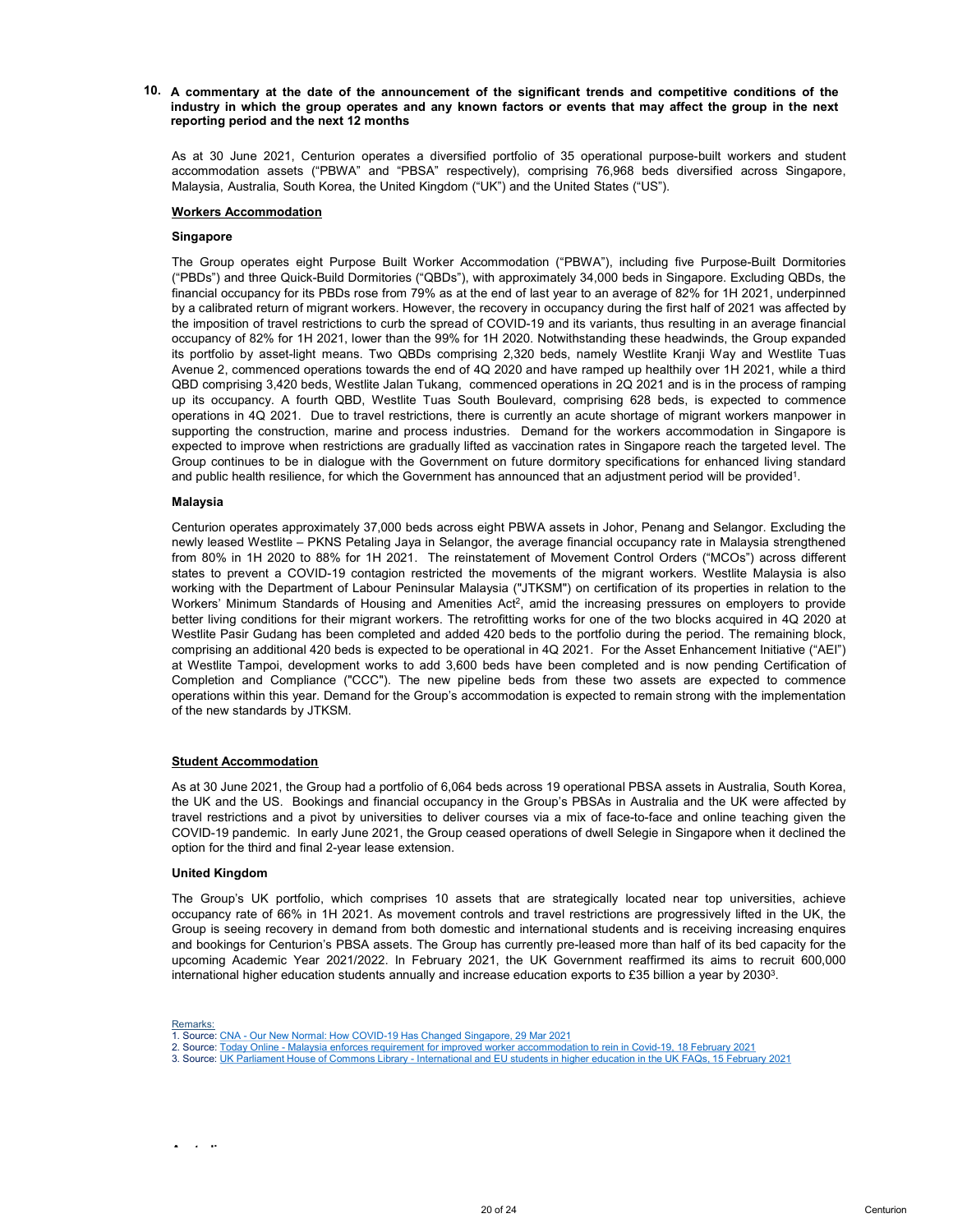# Australia

Australia<br>In Australia, travel restrictions to contain COVID-19 continues to restrict international student demand, with greater impact<br>in Melbourne than in Adelaide. The implementation of interstate travel restrictions wi Australia<br>In Australia, travel restrictions to contain COVID-19 continues to restrict international student demand, with greater impact<br>in Melbourne than in Adelaide. The implementation of interstate travel restrictions wi **Australia**<br>In Australia, travel restrictions to contain COVID-19 continues to restrict international student demand, with greater impact<br>in Melbourne than in Adelaide. The implementation of interstate travel restrictions **Australia**<br>
In Australia, travel restrictions to contain COVID-19 continues to restrict international student demand, with greater impact<br>
in Melbourne than in Adelaide. The implementation of interstate travel restriction **Australia**<br>In Australia, travel restrictions to contain COVID-19 continues to restrict international student demand, with greater impact<br>In Melbourne than in Adelaide. The implementation of interstate travel restrictions **Australia**<br>
In Australia, travel restrictions to contain COVID-19 continues to restrict international student demand, with greater impact<br>
in Melbourne than in Adelaide. The implementation of interstate travel restriction **Australia**<br>
In Australia<br>
In Australia, travel restrictions to contain COVID-19 continues to restrict international student demain<br>
Melbourne than in Adelaide. The implementation of interstate travel restrictions within A **Australia**<br>In Meltbourne than in Adelaide. The implementation of interstate travel restrictions within Australia also contributed to<br>in Melbourne than in Adelaide. The implementation of interstate travel restrictions with Australia<br>2021, and the method of the control of the method of interactions within Australia also contributed to<br>2021, in Muslim and pressures on occupancies. As a result, the portfolio in Australia elisivered an average f **Australia**<br>
In Australia, travel restrictions to contain COVID-19 continues to restrict international student demand, with<br>
In Melbourne than in Adelaide. The implementation of interstate travel restrictions within Austra Australia<br>
In Australia<br>
In Mustralia, travel restrictions to contain COVID-19 continues to restrict international student demar<br>
In Melbourne than in Adelaide. The implementation of interstate travel restrictions within A **Australia**<br>In Australia, travel restrictions to contain COVID-19 continues to restrict international student demand, with greater impact<br>In Melbourne fina in Adelaide. The implementation of interstate travel restrictions Australia<br>
In Australia, travel restrictions to contain COVID-19 continues to restrict international student demand, with greater impact<br>
continued pressures on occupancies. As a result, the portfolio in Australia delivere Australia<br>In Meticalia. travel restrictions to contain COVID-19 continues to restrict international student demand, with greater impact<br>In Meticalia. travel restrictions for companies. As a result, the portfolio in Austral **Australia**<br>
In Australia, travel restrictions to contain COVID-19 continues to restrict international student demand, with greater impact<br>
for Metodome han in Avelaste. The implementation of interstate travel restricted t **Australia**<br>
In Australia<br>
In Mustralia, travel restrictions to contain COVID-19 continues to restrict international student demand<br>
In Melbourne than in Adelaide. The implementation of interstate travel restrictions withi

**Australia**<br>
Although than in Adelaidons to contain COVID-19 continues to restrict international student demand, with greater impact<br>
In Melbourne than in Adelaido. The implementation of interstate franchies with the Melbo Australia<br>In Alextralia, travel restrictions to contain COVID-19 continues to restrict international student demand, with greater impact<br>In Mebcurns than in Adelaide. The implementation of interatiat travel restrictions wi **Australia**<br>
In Australia, travel restrictions to contain COVID-19 continues to restrict international student demend. With greater impact<br>
In Medicinume them in Adelaide. This implementation of thredistic licensity contro **Australia.**<br>
In Australia. travel restrictions to contain COVID-19 continues to restrict international student demand, with greater impacts are expected by the international functions within Australia associations of the **Australia**<br>Australia frace restrictions to contain COVID-19 continues to restrict international student demand, with greater impact<br>In Metodian than in Adelaide. The implementation of interstate frace restrictions within not mathematics in the Covident of the mylementation of interferable travel restricted to in Melbourne than in Adelaid The mylementation of interferable travel restrictions within Aletsian also contributed to interferent a In Australia, travel restrictions to contain COVID-19 continues to restrict international student demand, with realisting the main Aleksia. The implementation of interstate travel restrictions within Australia as coorntinu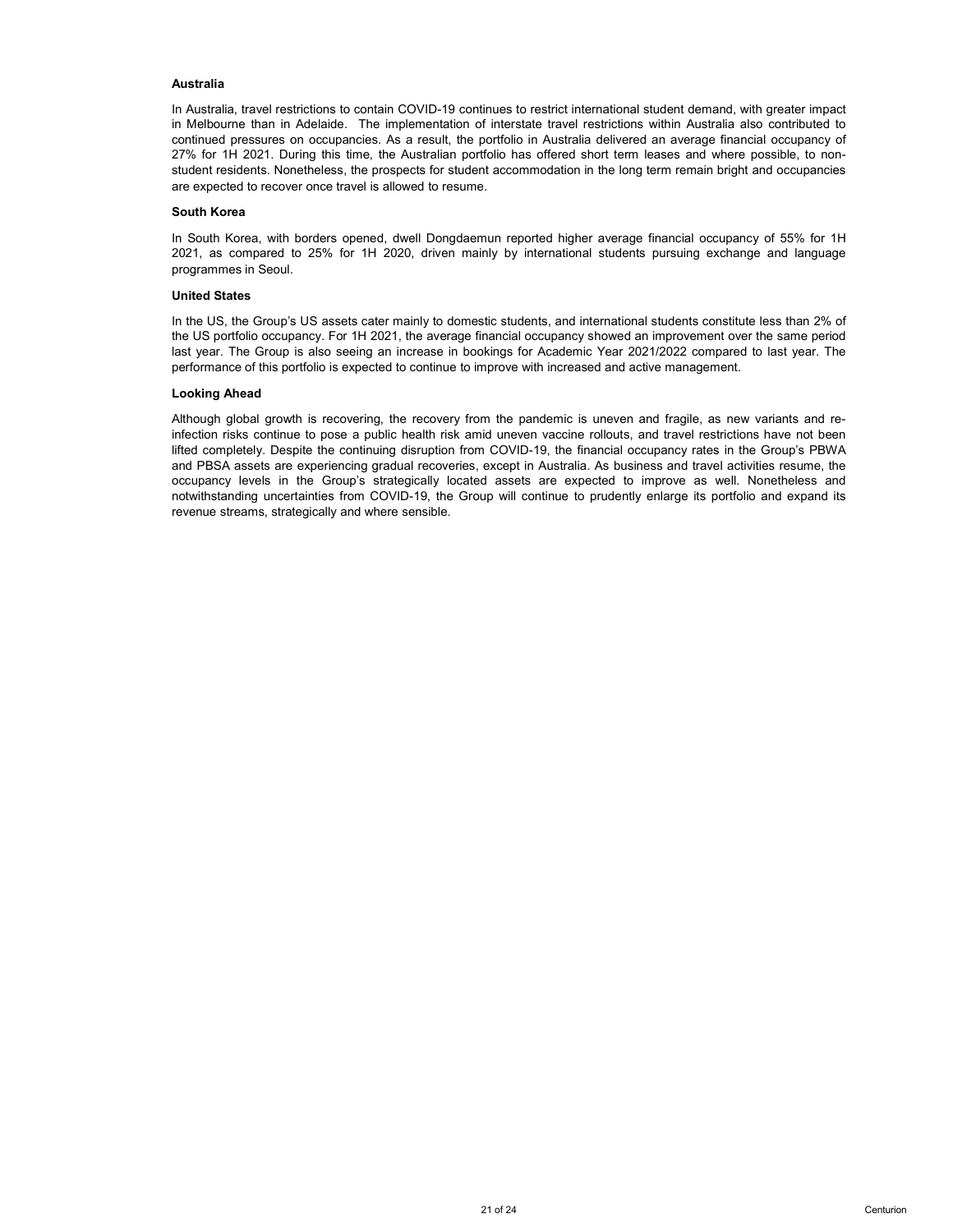# 11. Use of proceeds

Not applicable

# 12. Dividend

### (a) Current Financial Period Reported On

Any dividend declared for the current financial period reported on ?

None

# (b) Corresponding Period of the Immediately Preceding Financial Year

Any dividend declared for the corresponding period of the immediately preceding financial year ?

None

(c) Date Payable

Not applicable

(d) Book Closure Date

Not applicable

# 13. A breakdown of the total annual dividend (in dollar value) for the issuer's latest full year and its previous full year

Not applicable for half year results announcement.

### 14. If no dividend has been declared / recommended, a statement to that effect and the reason(s) for the decision

No dividend has been declared by the Board of the Company in respect of the half year ended 30 June 2021 (half year ended 30 June 2020: Nil). The Company would like to conserve its cash resources in view of the unprecedented economic condition and uncertainty amidst the COVID-19 pandemic.

15. Whether the figures have been audited or reviewed, and in accordance with which auditing standard or practice

The figures have not been audited or reviewed by the Company's auditors, PricewaterhouseCoopers LLP.

# 16. Where the figures have been audited or reviewed, the auditors' report (including any modifications or emphasis of a matter)

Not applicable.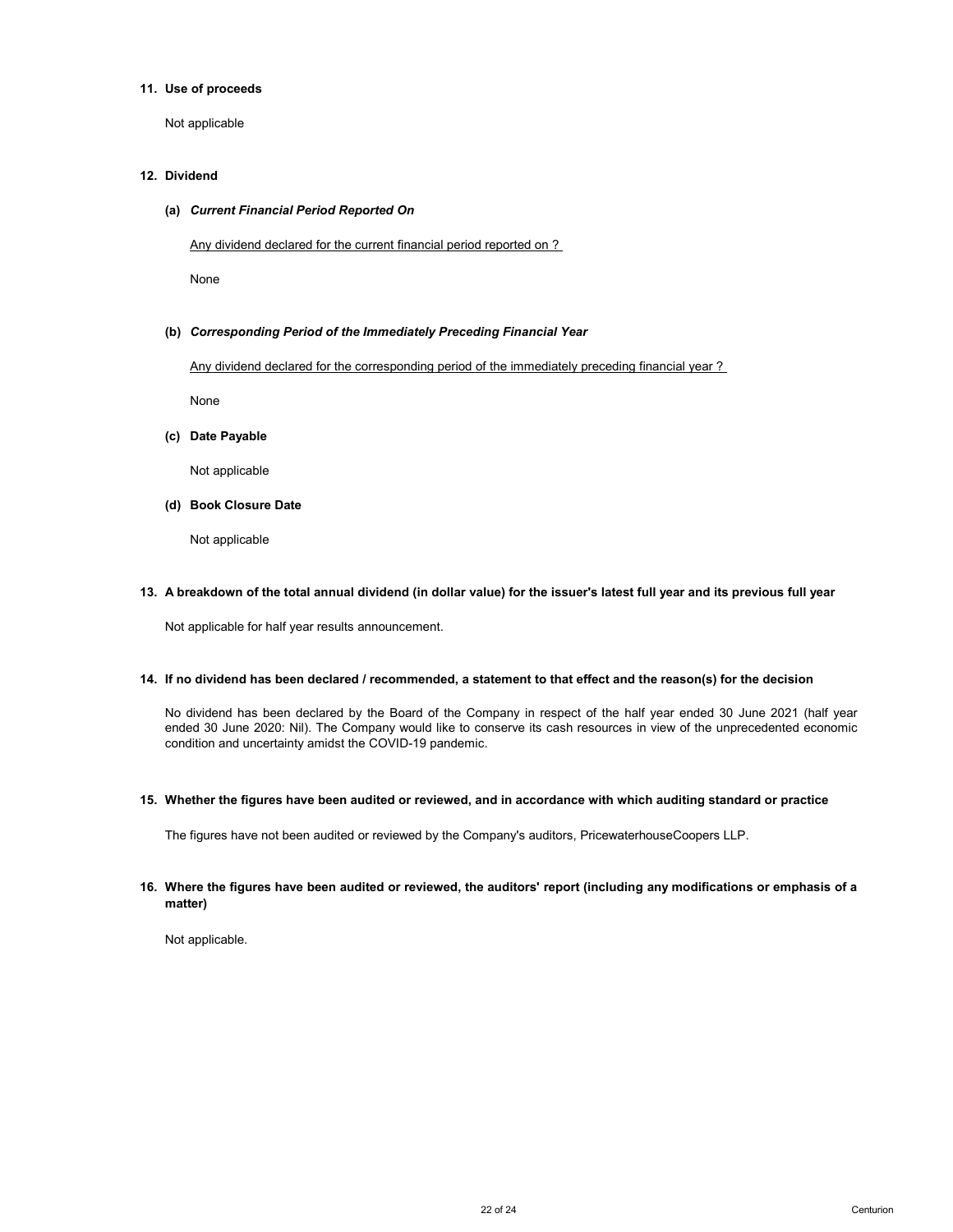- 17. Where the latest financial statements are subject to an adverse opinion, qualified opinion or disclaimer of opinion:-
	- (a) Updates on the efforts taken to resolve each outstanding audit issue.
	- (b) Confirmation from the Board that the impact of all outstanding audit issues on the financial statements have been adequately disclosed.

### This is not required for any audit issue that is a material uncertainty relating to going concern

Not applicable as the Group's latest audited financial statements for the financial year ended 31 December 2020 were not subject to an adverse opinion, qualified opinion or disclaimer of opinion.

### 18. Review by Audit Committee

Where the latest financial statements are subject to an adverse opinion, qualified opinion or disclaimer of opinion:<br>
(a) Updates on the efforts taken to resolve each outstanding audit issue.<br>
(b) Confirmation from the Boa Where the latest financial statements are subject to an adverse opinion, qualified opinion or disclaimer of opinion:<br>
(a) Updates on the efforts taken to resolve each outstanding audit issue.<br>
(b) Confirmation from the Boa Where the latest financial statements are subject to an adverse opinion, qualified opinion or disclaimer of opinion:<br>
(a) Updates on the efforts taken to resolve each outstanding audit issue.<br>
(b) Confirmation from the Boa Where the latest financial statements are subject to an adverse opinion, qualified opinion or disclaimer of opinion:<br>
(a) Updates on the efforts taken to resolve each outstanding audit issue.<br>
(b) Confirmation from the Boa Where the latest financial statements are subject to an adverse opinion, qualified opinion or disclair<br>
(a) Updates on the efforts taken to resolve each outstanding audit issue.<br>
(b) Confirmation from the Board that the im Where the latest financial statements are subject to an adverse opinion, qualified opinion or disclaimer of opinion:<br>
(a) Confirmation from the Board that the impact of all outstanding audit issues on the financial stateme Where the latest financial statements are subject to an adverse opinion, qualified opinion or disclaimer of opinion:<br>
(a) Updates on the offorts taken to resolve each outstanding audit issue.<br>
(b) Confirmation from the Boa Where the latest financial statements are subject to an adverse opinion, qualified opinion or disclaimer of opinion:<br>
(a) Updates on the efforts taken to resolve each outstanding audit issue.<br>
(b) Confirmation from the Boa Where the latest financial statements are subject to an adverse opinion, qualified opinion or disclaimer of opinion:<br>
(a) Confirmation from the Boxed that the impact of all outstanding audit issue.<br>
(b) Confirmation from t (e) Updates on the efforts taken to resolve each outstanding audit issue.<br>
(b) Confirmation from the Board that the impact of all outstanding audit issues on the financial statements have<br>
been adequately disclosed.<br>
This This is not required for any audit issue that is a material uncertainty relating to going concern<br>
Not applicable as the Group's listest audited financial statements for the financial year ended 31 December 2020 were not<br> This is not required for any audit issue that is a material uncertainty relating to going concern<br>
Not applicable as the Group's latest audited financial statements for the financial year ended 31 December 2020 were not<br>
s Not applicable as the Group's latest audited financial statements for the financial year ended 31 December 2020 were not subject to an adverse opinion, qualified opinion or disclaimer of opinion.<br>Review by Audit Committee<br> Not applicable as the Group's latest audited financial statements for the financial year ended 31 December 2020 were not<br>subject to an adverse opinion, qualified opinion or disclaimer of opinion.<br> **Review by Audit Committe** Review by Audit Committee<br>The Company has established an audit committee (the "Audit Committee") with written terms of reference which deal clearly<br>Min is authority and duites. Amongst the Audit Committee's principal duite **Review by Audit Committee**<br>The Company has established an audit committee (the "Audit Committee") with written terms of reference which deal idearly<br>with is authority and duties. Amongst the Audit Committee bar incopatibl Review by Audit Committee<br>The Company has established an audif committee (the "Audit Committee") with written terms of reference which deal clearly<br>Vith its authority and duites. Amongst the Audit Committee's principal dui

## 19. Compliance with Corporate Governance Codes

# 20. Compliance with Singapore Listing Manual and Hong Kong Model Code

Compliance with Singapore Listing Manual and Hong Kong Model Code<br>Company has out-company has not the Distinguia and function to BDO LIP. The internal and/or reports a decline most<br>company's internal control and make recom subsect of any conditions by the Comparison of Listeral and the Model Code Translated Is frequency is the Addit Committee.<br>The Company has out-sourced its internal audit function to BDO LIP. The internal audit committee of The Company has out-leader this internal and therefore by the internal and teller company<br>The Company's internal control and make recommendations to the Company with regards to the adequacy and effectiveness of the<br>Company Ine Andri Committee and presents their reports and andt findings with regards to the atleguator and Provisions of the<br>Company's Internal contribute of the method of maker recommendations to the Committee.<br>The Committee com Compary's internal control and make recommendations to the Audit Committee.<br>
The Audit Committee compresses tree independent non-executive Directors, namely. Mr. Gn Hiang Meng, Mr. Chandra<br>
Mr. David Committee compresses t Compliance on the Directors and the Directors are the model of the Completers. An alternative Directors have the Model Committee.<br>Compliance with Corporate Governance Codes<br>The Company has adopted the principles and practi The Audit Committee comprises three independent non-executive Directors, namely, Mr. Gn Hiar<br>
Mohan s/o Rethnam and Mr. Owi Kek Hean. Mr. Gn Hiang Meng is the chairman of the Audit Commit<br> **Compliance with Corporate Govern Compliance with Corporate Governance Codes**<br>The Company has adopted the principles and practices of corporate governance in line with the Principles and Provisions as<br>test out in the Singagore Code of Corporate Governance **Compilance with Corporate Governance Codes**<br>The Company has adopted the principles and practices of corporate governance in line with the Principles and Provisions as<br>est out in the Singapore Code of Corporate Governance **Compliance with Corporate Governance Codes**<br>The Company has adopted the principles and practices of corporate governance in line with the Principles and Provisions as<br>Best out in the Singapore Code of Corporate Governance The Company has adopted the principles and practices of conporats governance in line with the Principles and Provisions as<br>execut in the Singapore Code of Coprorats Covernance 2018 (the "2018 Code") and the agplicable osed Colleia Controllectors, Management and officers of the Group are also expected to observe relevant insider the memory of the ower of a relevant of the Group are also experiment in the memory of the Group are also experimen evidence and the income present that a 2018. Code and HK CG Code, the Company will comply with the more stringent requirements. Throughout the six months ended 30 June 2021, the Company has compiled with applicable provisi In the event of any conticl between the 2018 Clock and HK CG Code. the Company will comply with the more stringent<br>requirements. Troughout the aix months anded 30 June 2021, the Company has complied with applicable provisi

considerations.